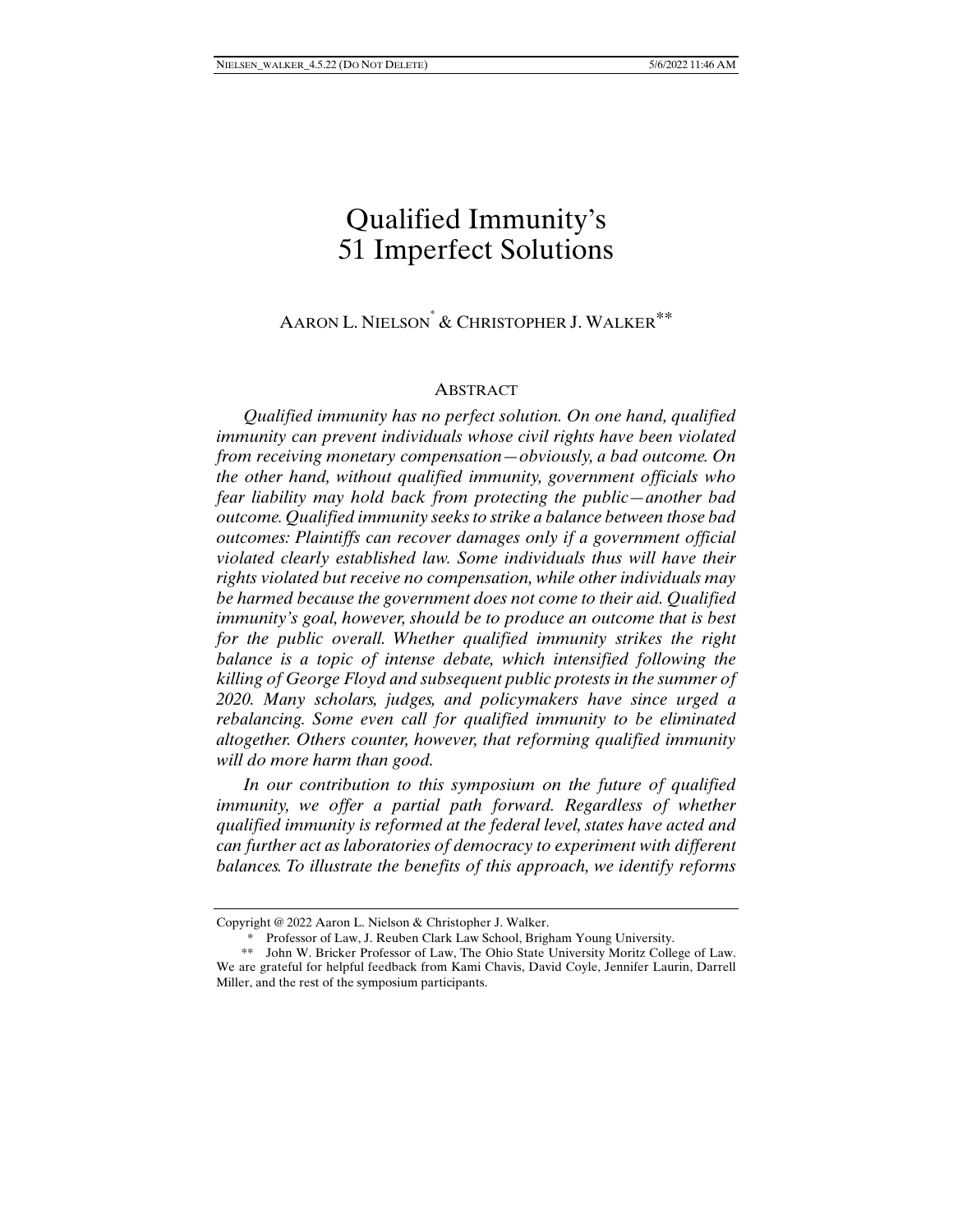*to qualified immunity that have been proposed at the federal level to demonstrate how they could be applied at the state level. We also expand the conversation by identifying other potential civil-rights litigation reforms that could be implemented in the states, including changes related to (i) pleading standards; (ii) anti-stagnation rules; and (iii) availability of appellate review. Although state-led reform is not a panacea, 51 imperfect solutions may be better than one imperfect solution.* 

|                                                              | 322  |
|--------------------------------------------------------------|------|
| UNDERSTANDING QUALIFIED IMMUNITY AND FEDERALISM327           |      |
|                                                              | 330  |
| 331                                                          |      |
| 1. Amash–Pressley Ending Qualified Immunity Act              | 331  |
| 2. The Braun Reforming Qualified Immunity Act                | .332 |
| .333                                                         |      |
| B. Other Narrower Potential Legislative Reforms 334          |      |
| 1. Exclude Qualified Immunity for Excessive Force            | 334  |
| .336                                                         |      |
|                                                              |      |
| <b>III. EXPLORING FURTHER STATE EXPERIMENTATION </b><br>.339 |      |
|                                                              | 339  |
| .342                                                         |      |
| 344                                                          |      |
|                                                              | 345  |

#### **INTRODUCTION**

The U.S. Supreme Court has admitted that qualified immunity will always be imperfect because it is targeted at a problem for which there can be no perfect solution. On one hand, "an action for damages may offer the only realistic avenue for vindication of constitutional guarantees."1 But on the other hand, "claims frequently run against the innocent as well as the guilty—at a cost not only to the defendant officials, but to society as a whole," as "fear of being sued [may] 'dampen the ardor of all but the most resolute, or the most irresponsible public officials, in the unflinching discharge of their

 <sup>1.</sup> Harlow v. Fitzgerald, 457 U.S. 800, 814 (1982) (citing Butz v. Economou, 438 U.S. 478, 506 (1978)).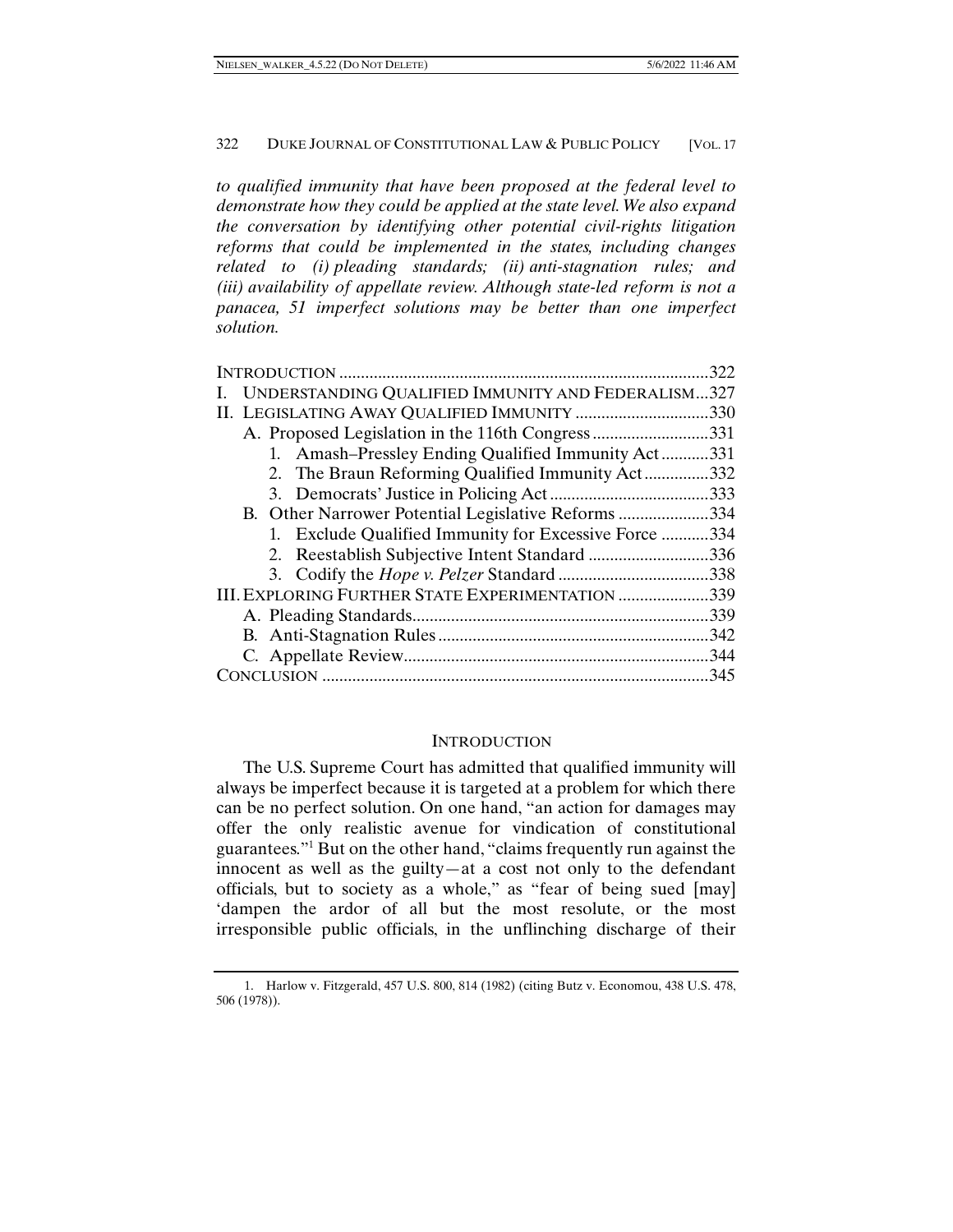duties."<sup>2</sup> Neither outcome is good. Hence, "resolution of immunity questions inherently requires a balance between the evils inevitable in any available alternative."3 There can be no perfect solution—i.e., an outcome with no downside—when any balance involves allowing some evil. Instead, per the Court's account, the best the legal system can do is to try to strike the optimal balance.

Efforts to strike balances often tend to attract controversy.<sup>4</sup> But in the context of qualified immunity, striking a balance is especially controversial because the stakes are exceptionally high, the issues are deeply personal, and there is a great deal of empirical uncertainty and disagreement about how "civil-rights ecosystems"5 and policing dynamics work.<sup>6</sup> Especially in the wake of the tragic killing of George Floyd and the subsequent public protests in the summer of 2020,<sup>7</sup> it is unsurprising that an increasing number of scholars and commentators argue that qualified immunity's balance is too heavily tilted in favor of immunity. Indeed, numerous litigants have called on the Supreme Court to overrule or curtail qualified immunity, thus far unsuccessfully, on the theory that Congress never authorized qualified immunity and that it produces unjust outcomes.<sup>8</sup> Likewise, on the legislative front,

 6. *See, e.g*., Aaron L. Nielson & Christopher J. Walker, *Qualified Immunity and Federalism*, 109 GEO. L.J. 229, 283 n.310, 303 (2020) (identifying empirical disagreement about the effects of qualified immunity). For a thoughtful response, *see generally* Joanna C. Schwartz, *Qualified Immunity and Federalism All the Way Down*, 109 GEO. L.J. 305 (2020) (arguing that qualified immunity does not serve federalism values).

 7. *See, e.g.*, Holly Bailey, *Derek Chauvin Sentenced to 22½ Years in Prison for the Murder of George Floyd*, WASH. POST (June 25, 2021), https://www.washingtonpost.com/nation/2021/06/25/derek-chauvin-sentencing-george-floyd/.

 8. *See* Nielson & Walker, *supra* note 6, at 231–32 (describing numerous instances of courts attacking the doctrine of qualified immunity on the ground that has not been authorized by Congress). We have argued that under traditional principles of stare decisis, the Supreme Court is not the right body to overhaul qualified immunity. *See generally* Aaron L. Nielson & Christopher J. Walker, *A Qualified Defense of Qualified Immunity*, 93 NOTRE DAME L. REV. 1853 (2018). Thus far, the Supreme Court appears to agree, as it has repeatedly rejected calls to do just that. *Cf.* Daniel T. Higgins II, *The Battle Over Qualified Immunity*, 45 OKLA. CITY U.L. REV. 37, 49 (2020) ("[T]he Court, considering stare decisis principles, is hard-pressed to make further changes to the doctrine" of qualified immunity.); Gerard Magliocca, *Qualified Immunity and Stare Decisis*, PRAWFSBLAWG (Sept. 27, 2019) ("Stare decisis, the Court has told us a million times, is at its apex in statutory cases. Qualified immunity, for better or worse, is an interpretation

 <sup>2.</sup> *Id.* (quoting Gregoire v. Biddle, 177 F.2d 579, 581 (2d Cir. 1949)).

 <sup>3.</sup> *Id.* at 813.

 <sup>4.</sup> *See, e.g.*, Joseph Fishkin, *Equal Citizenship and the Individual Right to Vote*, 86 IND. L.J. 1289, 1325 (2011) ("There is something philosophically unsatisfying about a balancing test that involves balancing two incommensurable things: burdens on an individual right, and interests of the state or polity.").

 <sup>5.</sup> *See* Joanna C. Schwartz, *Civil Rights Ecosystems*, 118 MICH. L. REV. 1539, 1541 (2020) (describing the paradoxical nature of the relationship between the number of successful lawsuits filed against urban police departments and the frequency and severity of police misconduct).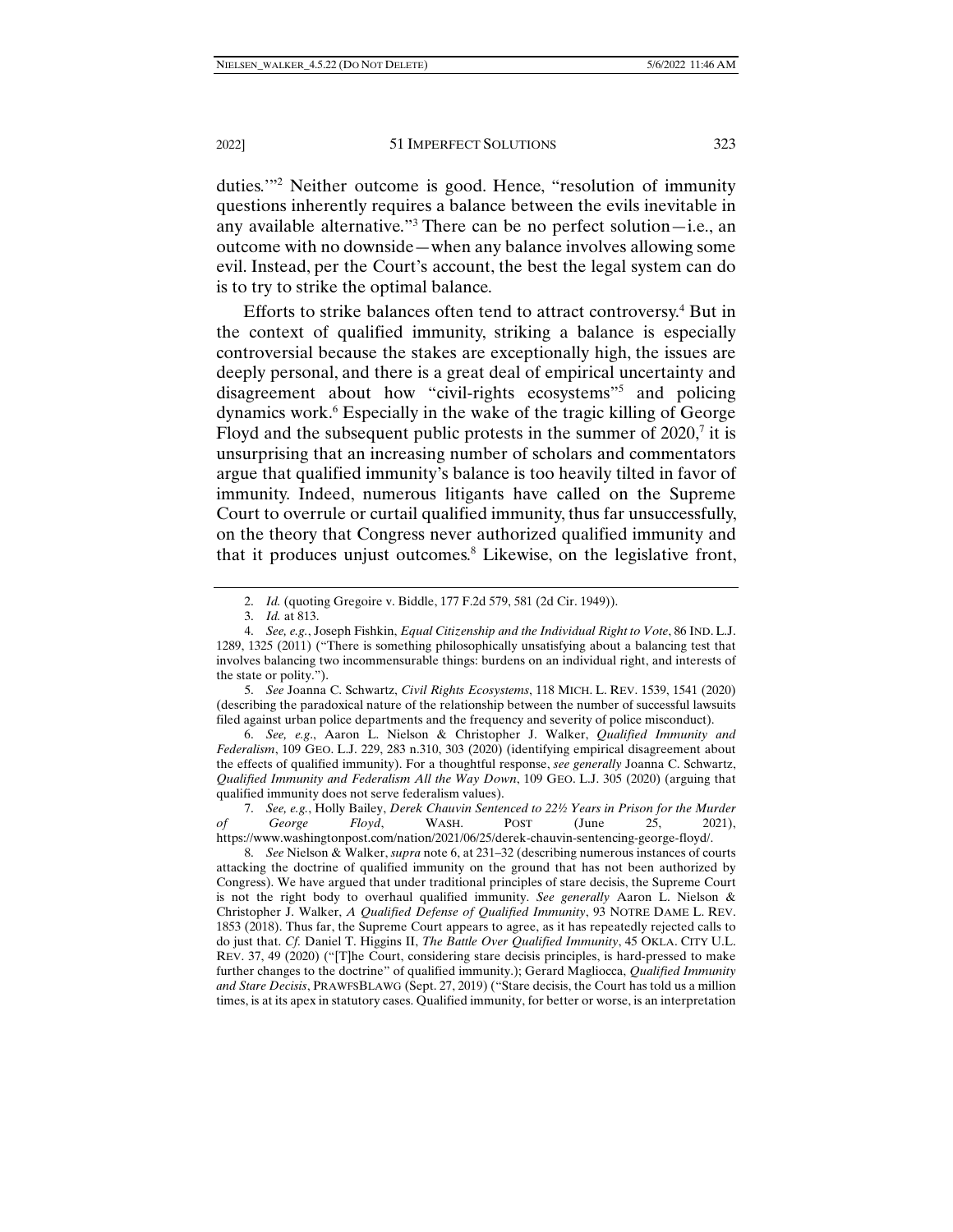some policymakers have proposed to eliminate qualified immunity, or at least to narrow it in significant ways.<sup>9</sup> It is doubtful that qualified immunity has ever before received so much attention.

As the nation debates what to do with qualified immunity, we offer a partial path forward: federalism. Elsewhere, we have urged that federalism considerations should play a role in how we think about qualified immunity in at least three respects: (i) how courts interpret Section 1983, $10$  the primary federal cause of action that plaintiffs use to sue state and local officials for monetary damages; (ii) how the U.S. Supreme Court should evaluate stare decisis, given the fact that state and local governments have arranged their internal affairs and entered into financial obligation against the backdrop of dozens of Supreme Court decisions recognizing limits on liability; and (iii) which level of government (federal versus state) is best positioned to reform qualified  $immunity.<sup>11</sup>$ 

In this Essay, we elaborate on that third point.<sup>12</sup> In our view, rather than focusing on a single imperfect solution—viz., one federal standard for the entire nation—the better course includes pursuing 51 (or more) imperfect solutions.13 State and local governments can strike their own balances between vindicating rights and chilling beneficial governmental action. Nothing prevents state governments from creating their own causes of action to enforce rights that mirror federal rights but with defenses that do not mirror federal defenses.14 To be

of Acts of Congress."). We have also explained, however, that that does not mean that legislators should not consider reforming qualified immunity. *See* Nielson & Walker, *supra* note 6, at 302– 03.

 <sup>9.</sup> *See* Part II.A *infra* (describing three recent legislative proposals attempting to reform or eliminate qualified immunity).

 <sup>10. 42</sup> U.S.C. § 1983 (Section 1983 creates the primary federal cause of action that plaintiffs use to sue state and local officials for monetary damages).

 <sup>11.</sup> *See* Nielson & Walker, *supra* note 6, at 234–38 (arguing in favor of using federalism to protect the ability of states to make decisions regarding qualified immunity reforms). Since our article was published, a trio of scholars has reached a similar conclusion about the power of federalism to address such issues. *See generally* James E. Pfander, Alex Reinert & Joanna C. Schwartz, *New Federalism and Civil Rights Enforcement*, 116 NW. U. L. REV. 737, 745 (2021) (arguing state and local officials should not rely on the possibility of federal-level reforms regarding qualified immunity but should instead make legal and policy changes themselves at the local level).

 <sup>12.</sup> *See* Nielson & Walker, *supra* note 6, at 294 (arguing that Congress, not the federal courts, should reform qualified immunity legislation at the federal level, because it is best suited to consider each states' reliance interests).

 <sup>13.</sup> As evident by its title, this Essay is inspired by JEFFREY S. SUTTON, 51 IMPERFECT SOLUTIONS: STATES AND THE MAKING OF AMERICAN CONSTITUTIONAL LAW (2018).

 <sup>14.</sup> *See* Nielson & Walker, *supra* note 6, at 294 (finding, in fact, one of the benefits of federalism allows states to experiment with how each individually makes reforms to qualified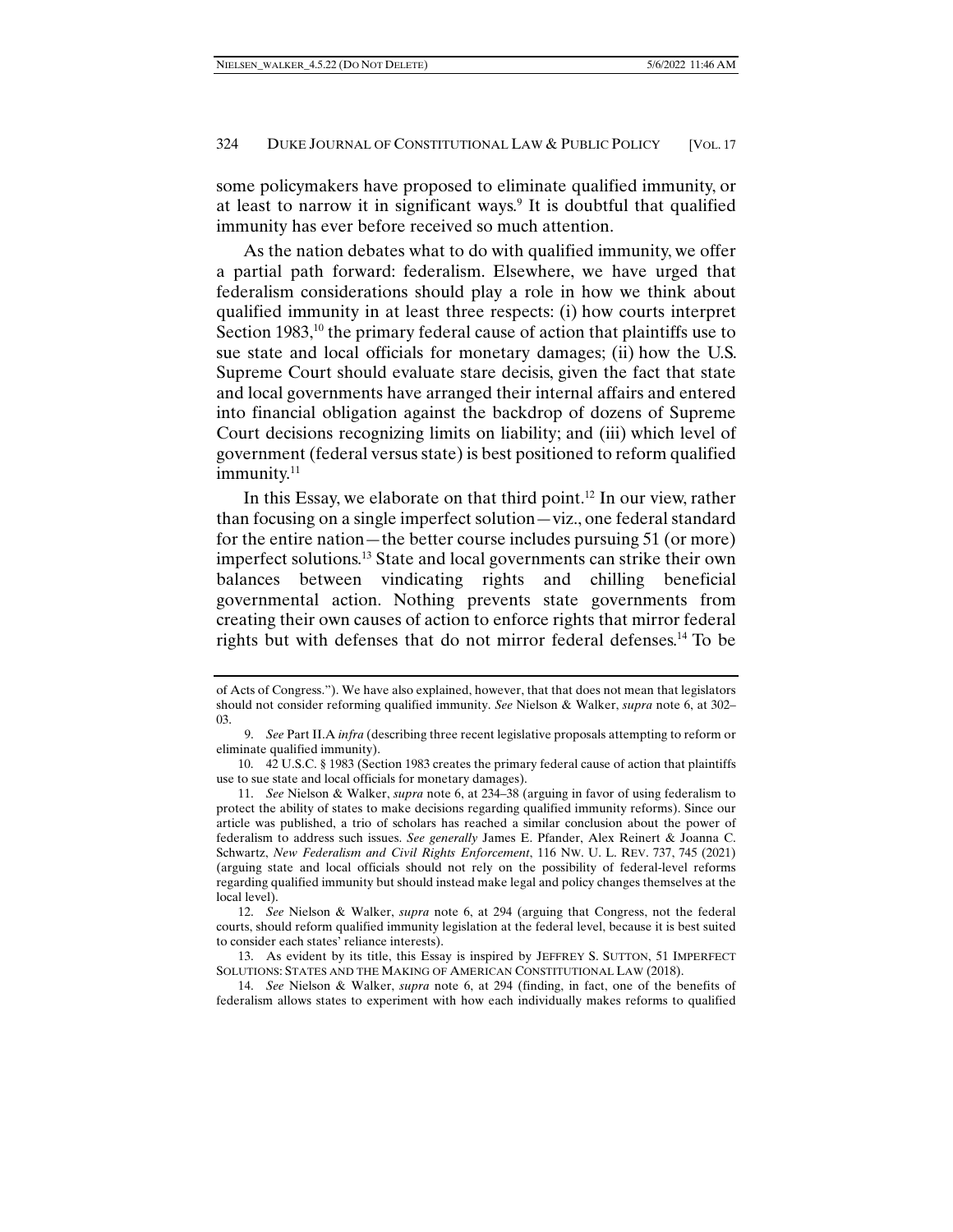sure, federal law provides a floor; when an official violates clearly established law, a plaintiff can receive damages because qualified immunity does not apply, but federal law does not provide a ceiling; states are free to create additional liability.15 State law thus can be "a font of individual liberties, [with] protections often extending beyond those required by the Supreme Court's interpretation of federal law."16

Importantly, this "51 imperfect solutions" approach to reforming qualified immunity is not just hypothetical. Some states have begun to fundamentally change the liability rules for police officers within their borders.17 For decades, other jurisdictions have imposed state-specific limitations on the defenses that state and local officers can raise in civilrights litigation.18 Although this reality is often overlooked in qualified immunity debates, it should be at the forefront. Not only can a 51 imperfect solutions approach be implemented quicker and easier than national reform, it can also be *better* reform. In our federal system, different states can pursue different policy paths tailored to their unique circumstances, which, in turn, allows for greater experimentation.<sup>19</sup>

To illustrate this point more concretely, Part II of this Essay addresses a number of reforms that have been proposed at the federal level. Rather than evaluating them as federal solutions, however, we consider how such proposals could work at the state level. Our conclusion is that once a state has a state analogue to Section 1983, all

immunity defenses and liability); *accord* Pfander et al., *supra* note 11, at 768 (arguing that "state and local legislatures can enact a statutory analogue to Section 1983 that does not allow a qualified immunity defense, imposes vicarious liability, and mandates indemnification").

 <sup>15.</sup> *See* Nielson & Walker, *supra* note 6, at 295 (arguing in favor of states treating federal law as the floor and enacting additional remedies for their citizens).

 <sup>16.</sup> William J. Brennan, Jr., *State Constitutions and the Protection of Individual Rights*, 90 HARV. L. REV. 489, 491 (1977).

 <sup>17.</sup> *See* Nielson & Walker, *supra* note 6, at 297 (explaining various approaches taken by several states to expand liability for officers beyond what is required by federal law); *Justice Cannot Be "Qualified"*, 57 TR. MAG. 46, 50 (Dec. 2021) ("Colorado, Connecticut, Massachusetts, and New Mexico have taken noteworthy steps toward eliminating qualified immunity for violations of state civil rights laws and providing increased accountability for unlawful police actions by limiting officer immunity from civil suits due to misconduct. Colorado's law is considered a model, offering a window into what a comprehensive approach to police reform looks like.").

 <sup>18.</sup> *See, e.g.*, Pfander et al., *supra* note 11, at 740–42 (finding several state legislatures have barred officers from raising qualified immunity defenses in cases involving violations of the state's constitution).

 <sup>19.</sup> Nielson & Walker, *supra* note 6 at 237; *see also* Bond v. United States, 564 U.S. 211, 221 (2011) ("[Federalism] allows States to respond, through the enactment of positive law, to the initiative of those who seek a voice in shaping the destiny of their own times without having to rely solely upon the political processes that control a remote central power.").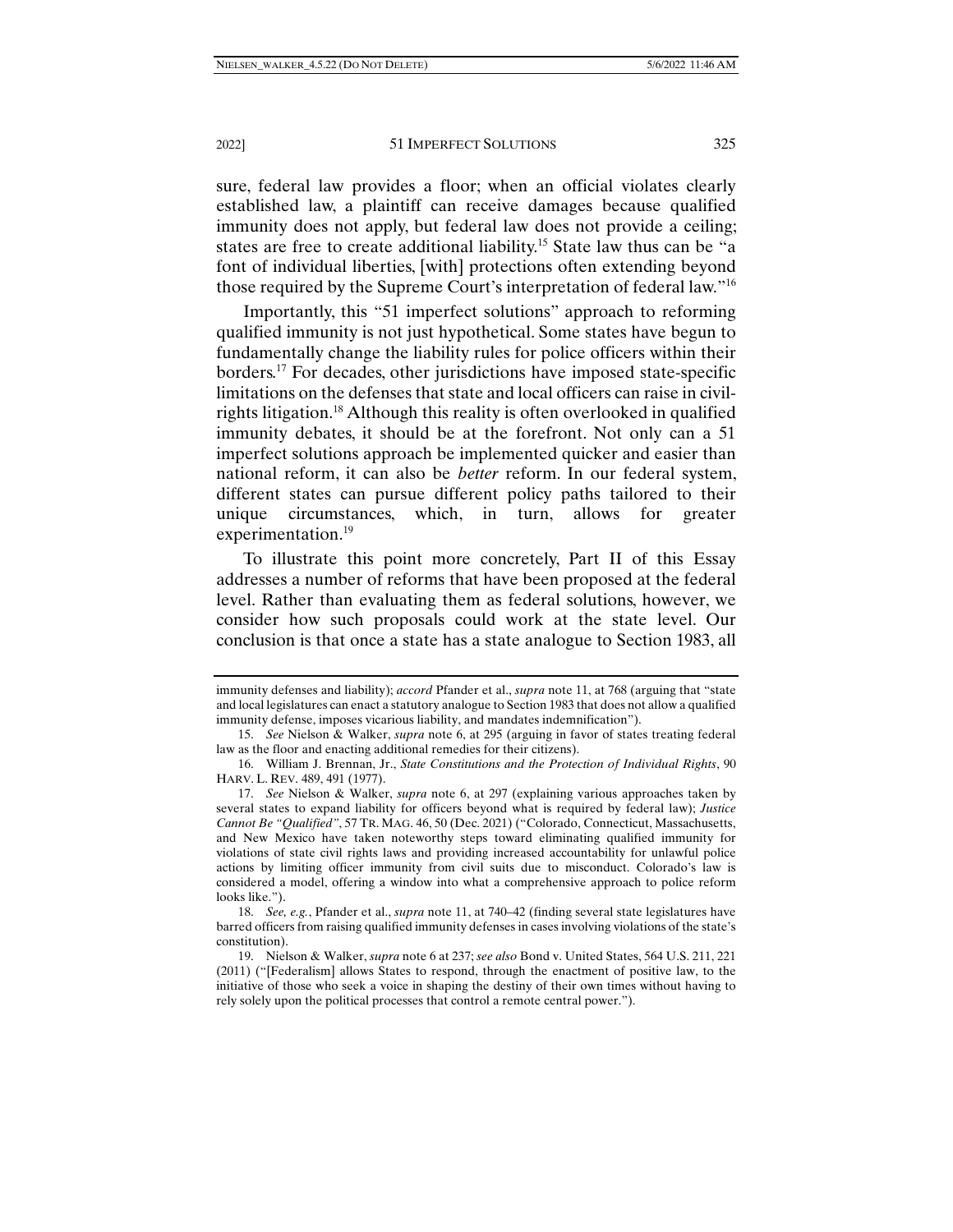of these reform proposals for qualified immunity could be on the table for implementation.

Moving beyond what has been proposed to date, Part III then identifies other reform ideas relevant to qualified immunity that can be tested through a 51 imperfect solutions approach.<sup>20</sup> For example, civilrights plaintiffs in federal court must satisfy the *Iqbal* pleading standard, which requires that allegations be "plausible" before a court will allow discovery.<sup>21</sup> There is an ongoing debate over whether this pleading standard prevents injured civil-rights plaintiffs from obtaining compensation.22 States, however, are free to disregard *Iqbal* and apply their own pleading standards, either generally or for civil-claims specifically. Similarly, scholars have long debated whether qualified immunity's procedural rules lead to "stagnation,"<sup>23</sup> as judges may dismiss claims on the ground that the alleged right is not clearly established without first determining whether the right exists, thus potentially preventing new rights from emerging.<sup>24</sup> States, however, can strike a different balance. Finally, the longstanding federal appellate principle that officers who have been denied qualified immunity may immediately appeal rather than having to wait for a final judgment<sup>25</sup> has also come under criticism in recent years.<sup>26</sup> Once more, states are free to experiment.

These are not the only areas in which state experimentation is possible, but they make the point: State and local governments have a great deal of flexibility in balancing competing concerns in civil-rights cases. Rather than just addressing qualified immunity in one fell, federal swoop, the time has come to explore 51 imperfect solutions.

 24. *See* Part III.B *infra* (arguing state legislatures can create their own procedural rules to apply to qualified immunity cases to prevent stagnation).

 <sup>20.</sup> *See, e.g.*, New State Ice Co. v. Liebmann, 285 U.S. 262, 311 (1932) (Brandeis, J., dissenting) ("It is one of the happy incidents of the federal system that a single courageous State may, if its citizens choose, serve as a laboratory; and try novel social and economic experiments without risk to the rest of the country.").

 <sup>21.</sup> *See* Ashcroft v. Iqbal, 556 U.S. 662, 678 (2009) (quoting Bell Atlantic Corp. v. Twombly, 550 U.S. 544, 570 (2007)) ("To survive a motion to dismiss, a complaint must contain sufficient factual matter, accepted as true, to 'state a claim to relief that is plausible on its face.'").

 <sup>22.</sup> *See* Part III.A *infra* (explaining that some scholars argue the federal pleading standard is difficult for civil-rights plaintiffs to meet).

 <sup>23.</sup> *See* Pearson v. Callahan, 555 U.S. 223, 236–37 (2009) (overruling the mandatory nature of a prior two-prong test to allow for federal district courts and courts of appeals more discretion in determining whether a constitutional right exists during their analysis of qualified immunity).

 <sup>25.</sup> Mitchell v. Forsyth, 472 U.S. 511, 530 (1985).

 <sup>26.</sup> *See* Part III.C *infra* (explaining some commentators believe this principle can give defendants unfair leverage during the settlement process).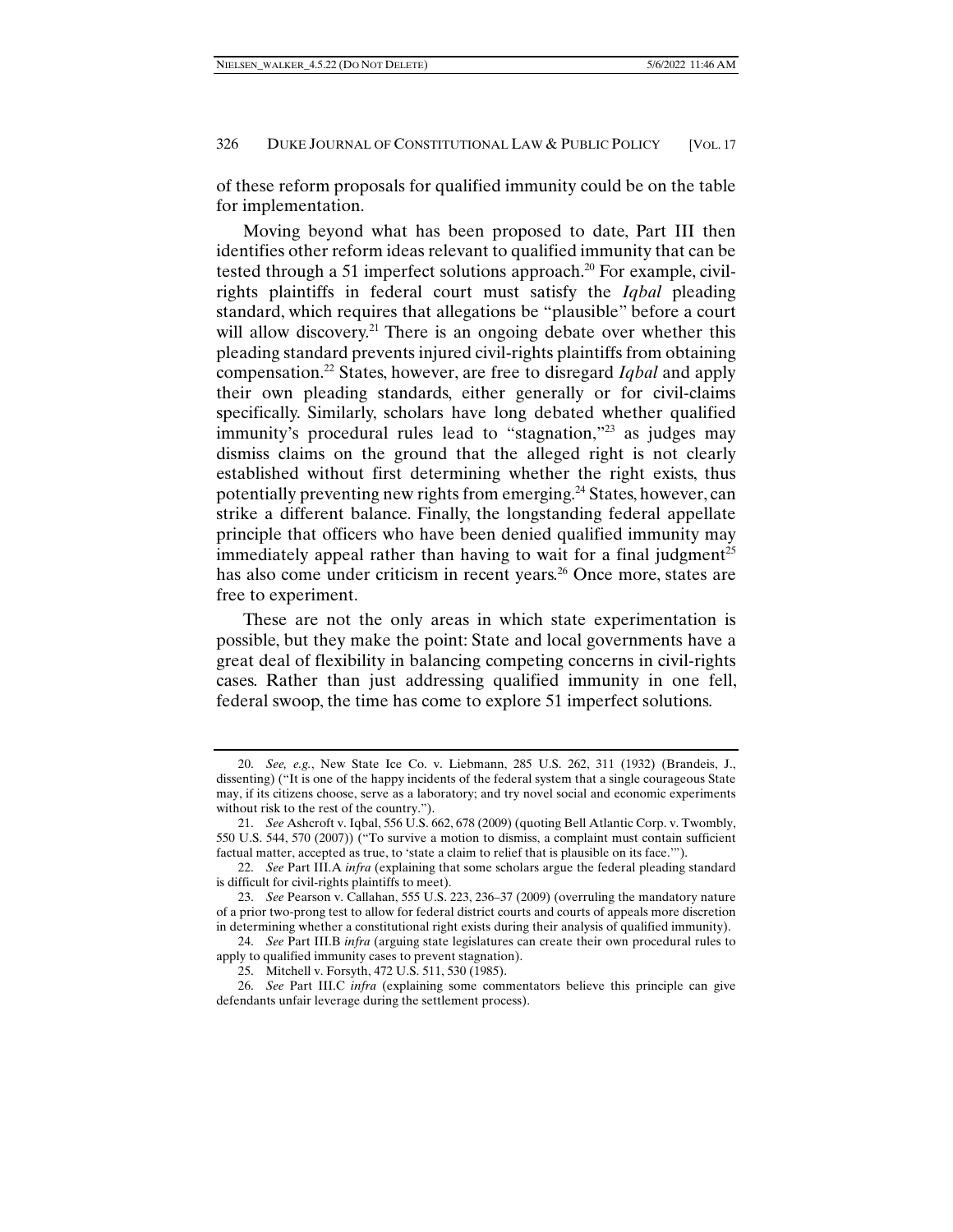#### I. UNDERSTANDING QUALIFIED IMMUNITY AND FEDERALISM

Qualified immunity has always been a divisive issue $27$  -yet it has become especially contentious in recent years. Here, we do not document the ins and outs of the longstanding debate, nor the details of the defense.28 For purposes of this Essay, we assume familiarity with the basics. The key point is that Section 1983 has been broadly interpreted to allow civil-rights suits for damages against state and local officers in their personal capacities, but those officers also enjoy a qualified immunity defense to such suits: damages are not available unless the officers violated a right that was "clearly established" at the time of the alleged violation.<sup>29</sup>

To be clearly established, the right "must be clear enough that every reasonable official would interpret it to establish the particular rule the plaintiff seeks to apply" as applied to "the particular circumstances" of the case.<sup>30</sup> This standard often, though not always, $31$  requires precedent with a similar factual situation.<sup>32</sup> The upshot is that sometimes a constitutional violation will go without a Section 1983 monetary remedy, on the theory that the prospect of liability for making a mistake about what the law requires may dissuade officers from faithfully executing state and local laws and policies that do *not* violate the U.S. Constitution.<sup>33</sup>

Scholars debate whether qualified immunity is good law<sup>34</sup> and

30. *Id.* at 590.

33. Nielson & Walker, *supra* note 6, at 291–92.

 34. The leading criticism of qualified immunity's lawfulness is William Baude, *Is Qualified Immunity Unlawful?*, 106 CALIF. L. REV. 45 (2018). Since that article was published, several

 <sup>27.</sup> *See, e.g.*, Comment, Harlow v. Fitzgerald: *The Lower Courts Implement the New Standard for Qualified Immunity Under Section 1983*, 132 U. PA. L. REV. 901, 905 (1984) ("Because *Harlow* has the potential to broaden dramatically the protection that the qualified immunity defense affords to public officials, it could undermine the significance of section 1983.").

 <sup>28.</sup> We have done that elsewhere. *See, e.g.*, Nielson & Walker, *supra* note 6, at 238–50 (detailing the history of qualified immunity and recent criticisms).

 <sup>29.</sup> *See, e.g.*, District of Columbia v. Wesby, 138 S. Ct. 577, 589–90 (2018) (explaining the doctrine that "[the] legal principle must have a sufficiently clear foundation in then-existing precedent" in addition to being clearly established).

 <sup>31.</sup> *See* Hope v. Pelzer, 536 U.S. 730, 741 (2002) ("[O]fficials can still be on notice that their conduct violates established law even in novel factual circumstances."); *see also id.* at 745 ("Hope was treated in a way antithetical to human dignity—he was hitched to a post for an extended period of time in a position that was painful, and under circumstances that were both degrading and dangerous.").

 <sup>32.</sup> *See* City & County of San Francisco v. Sheehan, 575 U.S. 600, 613 (2015) ("Qualified immunity is no immunity at all if 'clearly established' law can simply be defined as the right to be free from unreasonable searches and seizures."); *see also* Ashcroft v. al-Kidd, 563 U.S. 731, 742 (2011) ("We have repeatedly told courts . . . not to define clearly established law at a high level of generality.").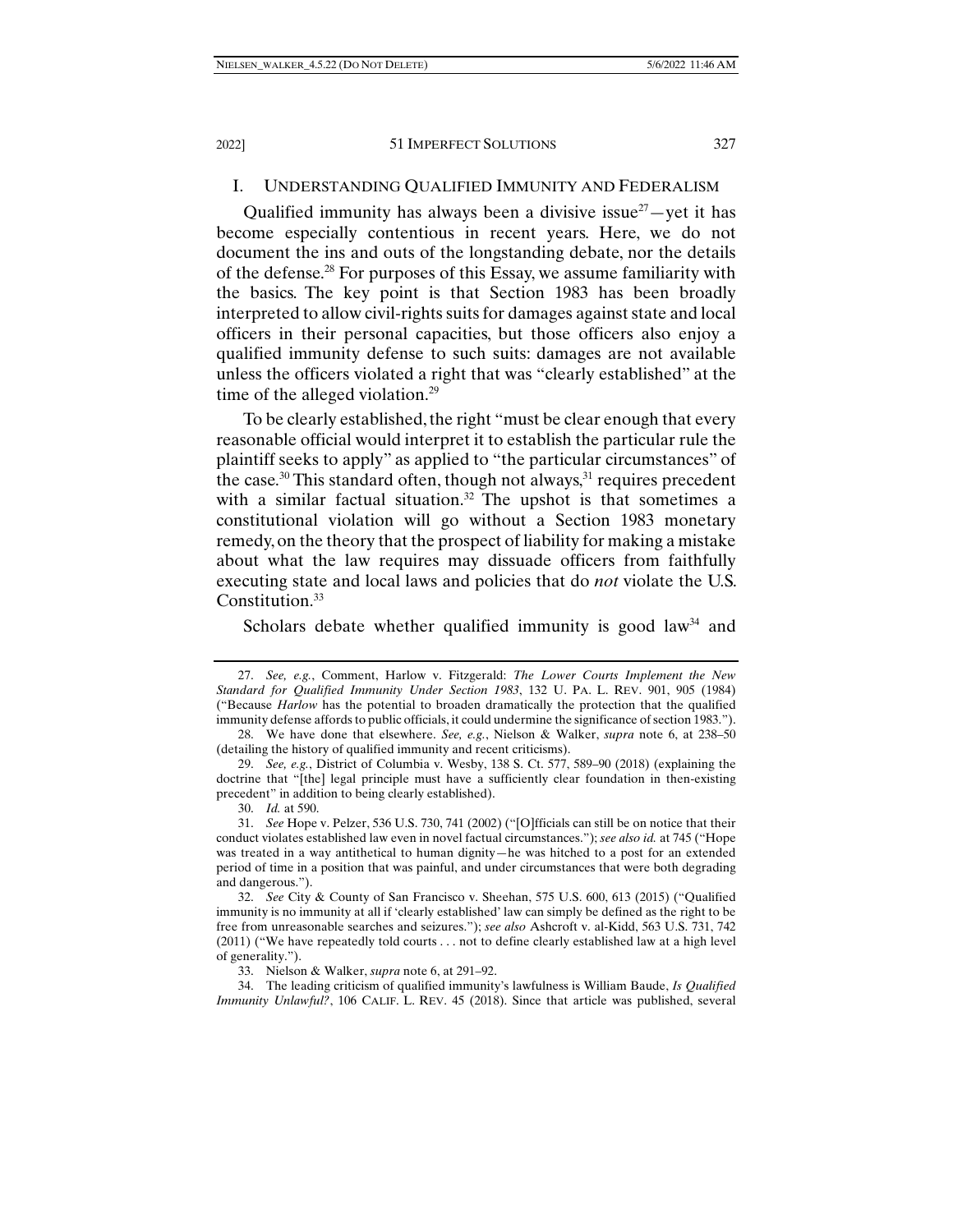whether it is good policy<sup>35</sup>—which is not the same question. Our most recent contribution to those debates is *Qualified Immunity and Federalism*. 36 There, we argue that federalism is highly relevant to the legal question of whether the Supreme Court should revisit qualified immunity, especially in light of statutory stare decisis and the significant amount of reliance the Supreme Court's decades of cases recognizing qualified immunity have encouraged. $37$  But we also observe that federalism has a role to play in assessing qualified immunity's policy implications. After all, state governments can create liability for their own officers much higher than the federal floor. To do so, all a state must do is create a cause of action that mirrors Section 1983's substantive scope, but with different defenses. $38$  In this way, state governments can raise the floor of federal qualified immunity by eliminating qualified immunity under state law for certain claims—or at least making it easier for officers to be held liable for monetary damages.39 Indeed, "[h]istory is . . . replete with examples of states enacting laws to protect individual rights in response to federal inaction."40

 36. *See* Nielson & Walker, *supra* note 6, at 291–92 (arguing that the Constitution does not require Congress to create a cause of action against officers, particularly in cases where officers made good-faith mistakes).

counterarguments have been offered. *See, e.g.*, Richard H. Fallon, Jr., *Bidding Farewell to Constitutional Torts*, 107 CALIF. L. REV. 933 (2019) (criticizing recent expansions of qualified immunity); Scott A. Keller, *Qualified and Absolute Immunity at Common Law*, 73 STAN. L. REV. 1337 (2021) (arguing in favor of restoring certain 19th-century features of qualified immunity to address modern issues).

 <sup>35.</sup> The most comprehensive criticism of qualified immunity as policy comes from Joanna Schwartz in a series of articles. *See, e.g.*, Joanna C. Schwartz, *How Qualified Immunity Fails*, 127 YALE L.J. 2 (2017). Her views challenge the Supreme Court's claims about how qualified immunity works as empirically untrue. *But see* Nielson & Walker, *supra* note 8, at 1876 (arguing these empirical studies do not necessarily provide support for the Court's reconsideration of qualified immunity).

 <sup>37.</sup> *Id.* at 282–85.

 <sup>38.</sup> *See id.* at 296 (arguing federal qualified immunity standards set a minimum standard that can be expanded by states).

 <sup>39.</sup> *Id.*

 <sup>40.</sup> Denise C. Morgan & Rebecca E. Zietlow, *The New Parity Debate: Congress and Rights of Belonging*, 73 U. CIN. L. REV. 1347, 1377 (2005). For example, although states are protected by sovereign immunity, they "are free to waive their immunity from suit under federal statutory law," as some have done. Nielson & Walker, *supra* note 6, at 296 *(*quoting Lauren K. Robel, *Sovereignty and Democracy: The States' Obligations to Their Citizens Under Federal Statutory Law*, 78 IND. L.J. 543, 543 (2003)). Likewise, although state and local governments are not generally required to protect individuals from the actions of third parties, they are free to impose such obligations on themselves, as some have done. *See* DeShaney v. Winnebago Cnty. Dept. of Soc. Servs., 489 U.S 189, 202 (1989) (holding that "the State had no constitutional duty to protect" the petitioner from an abusive parent)*; see also* Laura S. Harper, Note, *Battered Women Suing Police for Failure to Intervene: Viable Legal Avenues After* Deshaney v. Winnebago County Department of Social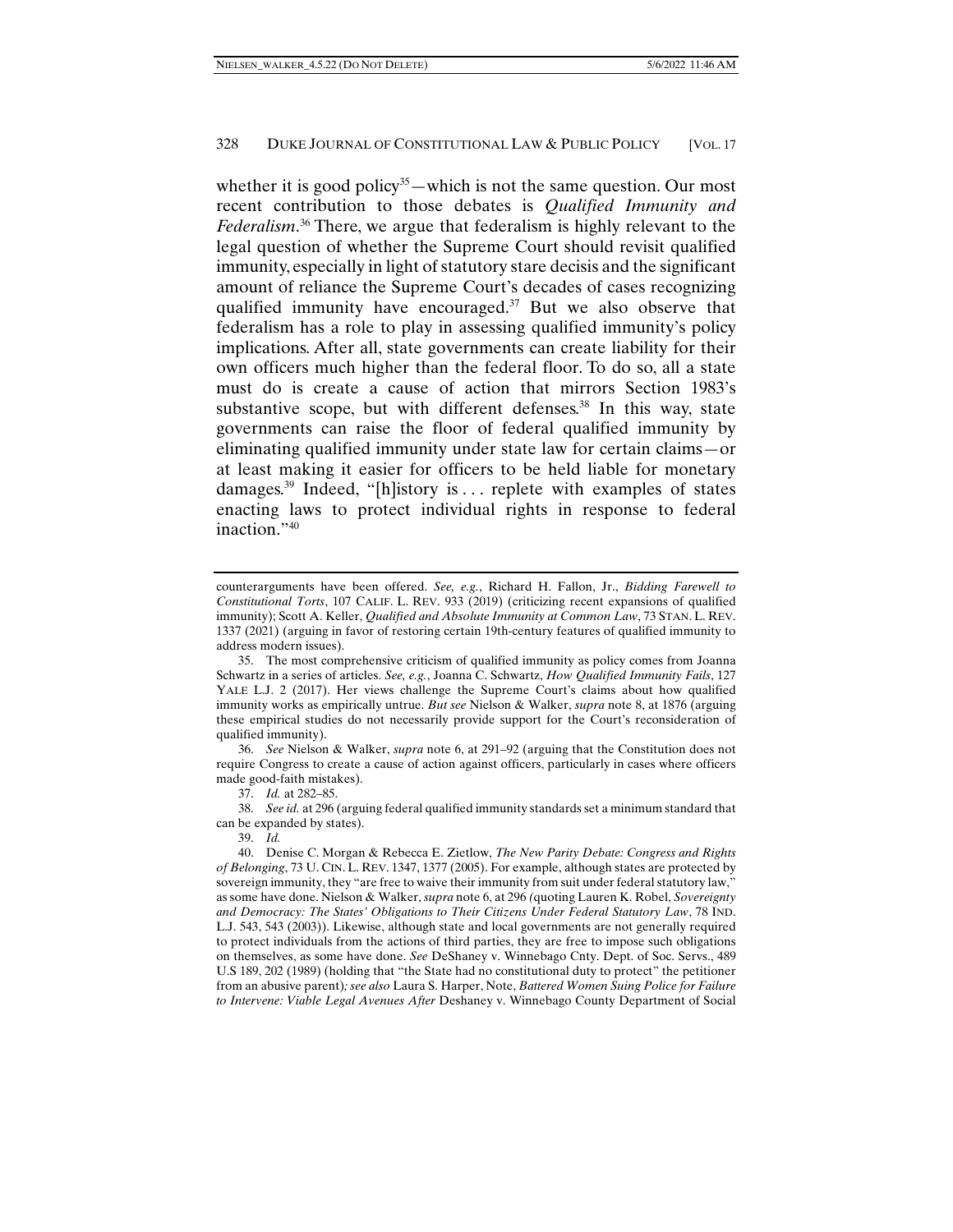As we document in *Qualified Immunity and Federalism,* this is not just a hypothetical power when it comes to qualified immunity; states already do this. California, for example, has decreed that qualified immunity "'does not extend to state tort claims against government employees'" or to certain "state civil rights claims."41 Thus, the Ninth Circuit has held that for such claims, "qualified immunity is a doctrine of *federal* common law and, as such, has no application to . . . *state* claims, which are subject only to *state* statutory immunities."42 Instead of mirroring federal law, California has created "*state* statutory immunities"43 that are tailored to certain types of claims but not to others.44 California is not alone in this. A recent study documents the diversity of state approaches to government official liability and qualified immunity—including statutory frameworks for civil rights actions against government employees, budgetary frameworks for indemnifying employees, compensating victims, state and local government litigation practices, and procedures for handling civil rights lawsuits.45 There are clear examples of states, by statute or judicial decision, embracing a state qualified immunity doctrine that differs from the federal qualified immunity doctrine.<sup>46</sup>

This diversity of approaches is a good thing. Indeed, it is a realworld example of one of the central benefits of our federal system. Because states are not required to operate in lockstep, they have freedom to create "local policies 'more sensitive to the diverse needs of a heterogeneous society,'" which encourages "'innovation and experimentation,' enables greater citizen 'involvement in democratic processes,' and makes government 'more responsive by putting the States in competition for a mobile citizenry.'"47 At the same time, states

Services, 75 CORNELL L. REV. 1393, 1422 (1990) ("*DeShaney* endorsed state tort law as a legal avenue for plaintiffs injured by state officers' failure to protect when under a state-imposed duty to do so.").

 <sup>41.</sup> Cousins v. Lockyer, 568 F.3d 1063, 1072 (9th Cir. 2009) (quoting Venegas v. Cnty. of L.A., 153 Cal. App. 4th 1230 (2007)).

 <sup>42.</sup> *Id.* (emphasis in original).

 <sup>43.</sup> *Id.* (emphasis in original).

 <sup>44.</sup> *See id.* at 1071 (citing Sullivan v. County of L.A., 527 P.2d 865, 867–72 (Cal. 1974)) (describing how no California immunity provisions "appl[y] to a false imprisonment claim brought pursuant to California Government Code § 821.6").

 <sup>45.</sup> *See* Pfander et al., *supra* note 11, at 758–63 (summarizing findings on alternative approaches to Section 1983 claims at state and local levels).

 <sup>46.</sup> *See* Nielson & Walker, *supra* note 6, at 296–300 (describing the various approaches to qualified immunity in several different states).

 <sup>47.</sup> Bond v. United States, 564 U.S. 211, 221 (2011) (quoting Gregory v. Ashcroft, 501 U.S. 452, 458 (1991)).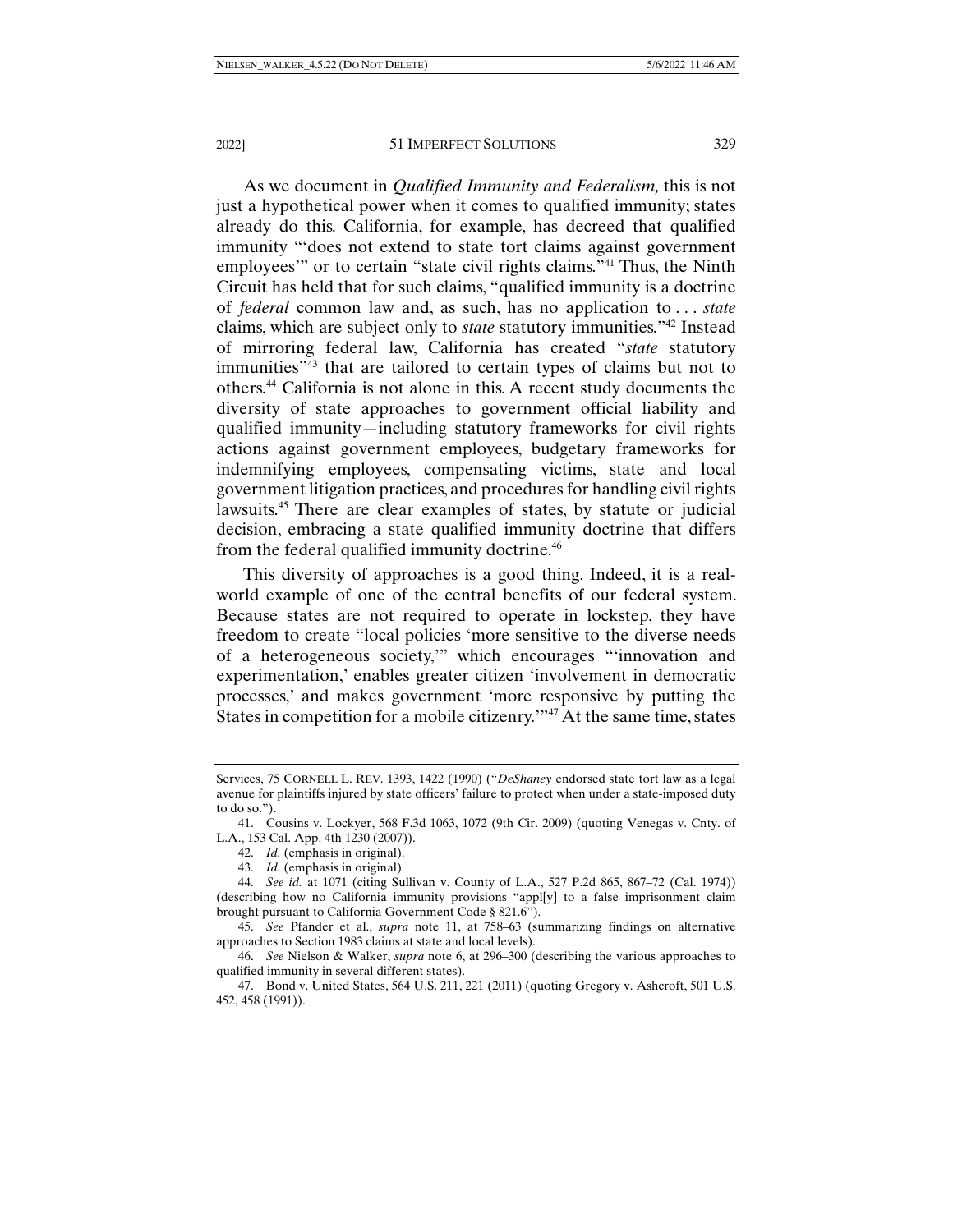cannot go too far in limiting compensation. If they attempt to allow officials to violate clearly established rights, plaintiffs may simply bring suit under Section 1983. In this way, Section 1983 operates as a floor, not a ceiling—meaning states are free to strike a different balance above the federal floor.<sup>48</sup> There is a significant difference between saying "this is *the* standard for damages in civil-rights cases" and, instead, saying "this is *the* floor for potential damages in civil-rights cases, but states can go above this floor."

## II. LEGISLATING AWAY QUALIFIED IMMUNITY

In the summer of 2020, after the killing of George Floyd and subsequent public outcry, the 116th Congress considered various legislative proposals to reform qualified immunity.49 None became law. This Part surveys some of the main federal proposals to demonstrate how they could in theory be implemented at the state level. In so doing, we rely on the recent work of James Pfander, Alex Reinert, and Joanna Schwartz, which advocates for states to "enact a state law analogue to Section 1983 that allows people to bring an action under state law for the violation of their state and/or federal constitutional rights."50

To be sure, their proposed state model statute would eliminate qualified immunity entirely, as well as impose vicarious liability on local governments for employees' actions, mandate indemnification of government employees (and prohibit indemnification caps), and codify an attorney fee-shifting regime similar to the federal statutory scheme.<sup>51</sup> In this short Essay we do not endeavor to assess this more comprehensive and sweeping reform. Nor do we offer recommendations about which reforms (if any) make the most sense generally or in particular cases. Instead, our goal is to illustrate how the federal proposals to date could be implemented at the state level should a state wish to do so. Part II.A focuses on the three main legislative proposals introduced in the 116th Congress. Part II.B then assesses three narrower alternatives that states could also consider.

 <sup>48.</sup> Nielson & Walker, *supra* note 6, at 299.

 <sup>49.</sup> *See, e.g.*, George Floyd Justice in Policing Act, H.R. 7120, 116th Cong. (2020). Part II substantially draws from and builds on Christopher J. Walker, *Legislating Away Qualified Immunity in Section 1983*, YALE J. ON REG.: NOTICE & COMMENT (June 24, 2020), https://www.yalejreg.com/nc/legislating-away-qualified-immunity-in-section-1983/.

 <sup>50.</sup> Pfander et al., *supra* note 11, at 769; *see also id.* at 769–75 (discussing the various features of the authors' proposed model state statute in greater detail).

 <sup>51.</sup> *Id.* at 33–34.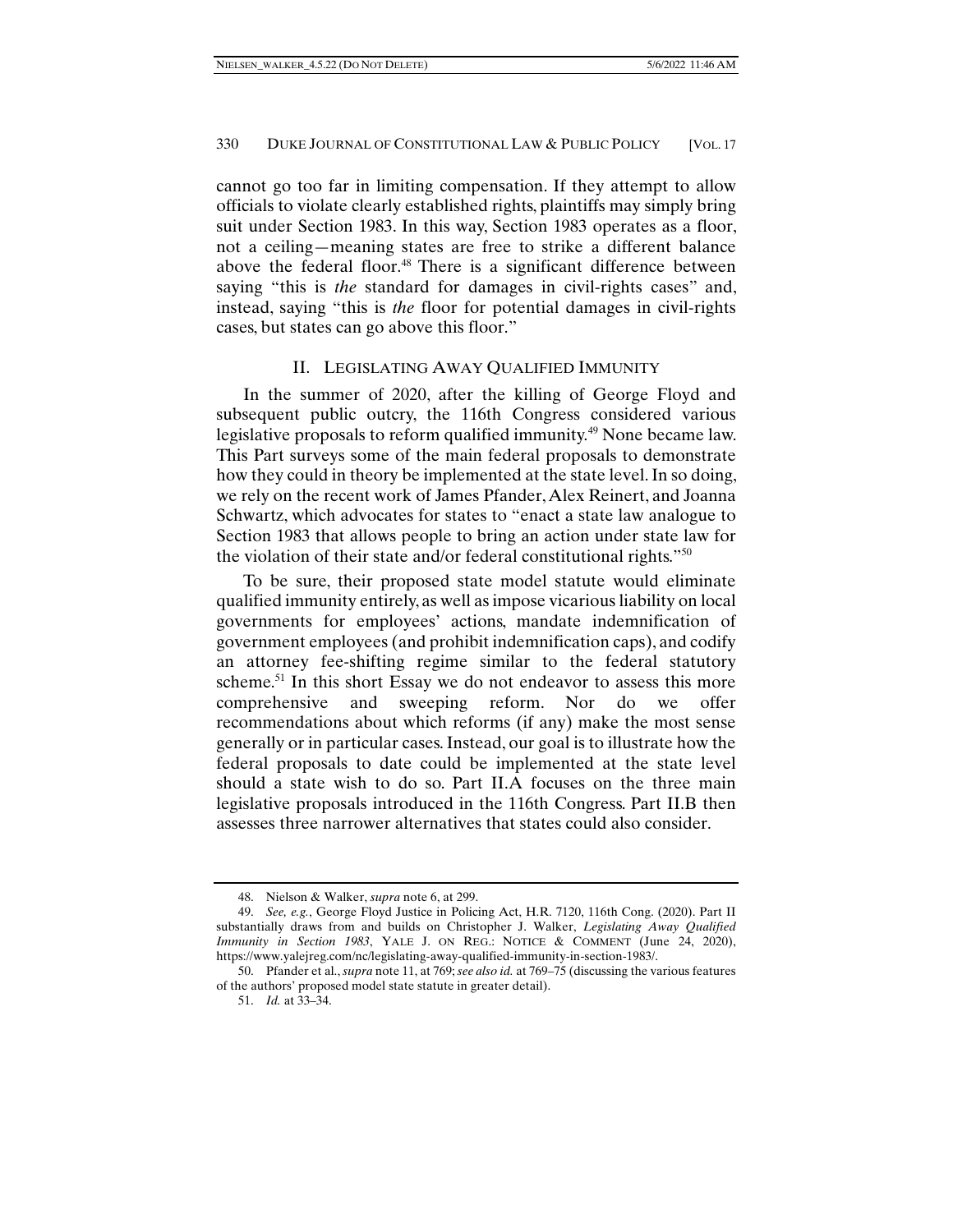We discuss them in the order of the magnitude of change the reform would make to existing doctrine.

# *A. Proposed Legislation in the 116th Congress*

# 1. Amash–Pressley Ending Qualified Immunity Act

Representatives Justin Amash (L-Mich.) and Ayanna Pressley (D-Mass.) proposed the Ending Qualified Immunity Act.<sup>52</sup> This legislation would create a broad and unambiguous elimination of qualified immunity or any sort of related good faith defense under Section 1983, by adding the following to the end of Section 1983:

> It shall not be a defense or immunity to any action brought under this section that the defendant was acting in good faith, or that the defendant believed, reasonably or otherwise, that his or her conduct was lawful at the time when it was committed. Nor shall it be a defense or immunity that the rights, privileges, or immunities secured by the Constitution or laws were not clearly established at the time of their deprivation by the defendant, or that the state of the law was otherwise such that the defendant could not reasonably have been expected to know whether his or her conduct was  $lawful<sup>53</sup>$

Indeed, this proposed language seems broad enough to allow for monetary damages even when an officer follows binding circuit-court or Supreme Court precedent that is later overturned as well as for officers who follow state law that is later deemed unlawful under federal law.

The Amash–Pressley proposal faces significant barriers to garnering bipartisan support at the federal level. Among other things, eliminating qualified immunity has the potential to impose substantial economic and other costs on state and local governments, which by state law, municipal ordinance, or employment contract defend and indemnify officers for monetary liability under Section 1983.<sup>54</sup> Many members of Congress may worry about the financial implications of such sweeping reform for their states and localities, and even more so in the COVID-19 era when state and local government budgets have been decimated. Likewise, the potential unfairness inherent in

 <sup>52.</sup> H.R. 7085, 116th Cong. (2020).

 <sup>53.</sup> *Id.* § 4 (to amend 42 U.S.C. § 1983).

 <sup>54.</sup> For more on these concerns, see Nielson & Walker, *supra* note 6, at 263–93.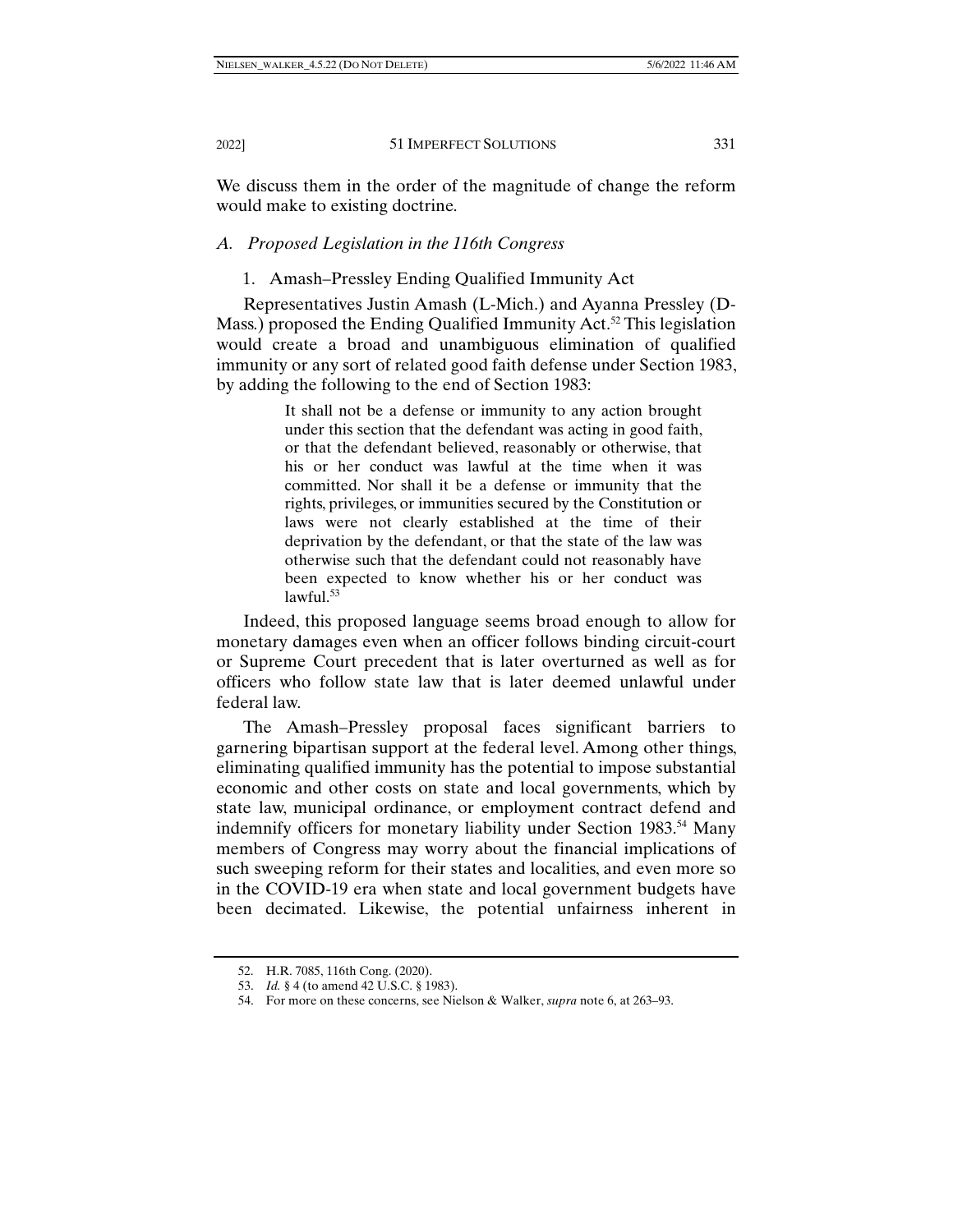imposing liability even when an official has followed existing precedent may be a heavy lift politically. That said, not all states and localities are the same, and such experimentation at the state or local level of this breadth may be more possible.

2. The Braun Reforming Qualified Immunity Act

Senator Mike Braun (R-Ind.) introduced the Reforming Qualified Immunity Act.<sup>55</sup> Like the Amash–Pressley bill, the Braun proposal would broadly eliminate qualified immunity under Section 1983, but it would carve out two potentially important exceptions to address the concerns raised above. Jay Schweikert aptly summarizes these two exceptions:

- a. If the defendant could show that, at the time they were alleged to have violated someone's rights, (1) their challenged conduct was specifically authorized by a federal or state statute, or federal regulation, (2) no court had held that this statute or regulation was unconstitutional, and (3) they had a reasonable, goodfaith belief that their actions were lawful.
- b. If the defendant could show that, at the time they were alleged to have violated someone's rights, (1) their challenged conduct was specifically authorized by then-applicable judicial precedent, and (2) they had a reasonable, good-faith belief that their actions were  $lawful.<sup>56</sup>$

These exceptions from monetary liability for state and local government officers will likely need to be included in any proposed legislation that has a chance of garnering bipartisan support at the federal level.57 Particularly relevant to this Essay, these exceptions may also make qualified immunity reform at the state level more realistic because the law would not impose monetary liability when officers followed federal law or binding judicial precedent. One could imagine some state legislatures expanding the first exception to include both state statutes *and regulations* to mirror the federal law exception. Some may well also include local ordinances in that exception.

 <sup>55.</sup> S. 4036, 116th Cong. (2020).

 <sup>56.</sup> Jay Schweikert, *Republican Senator Introduces Legislation To Reform Qualified Immunity*, CATO AT LIBERTY BLOG (June 23, 2020), https://www.cato.org/blog/ republican-senator-introduces-legislation-reform-qualified-immunity.

 <sup>57.</sup> *See* Part II.A.1 *supra*.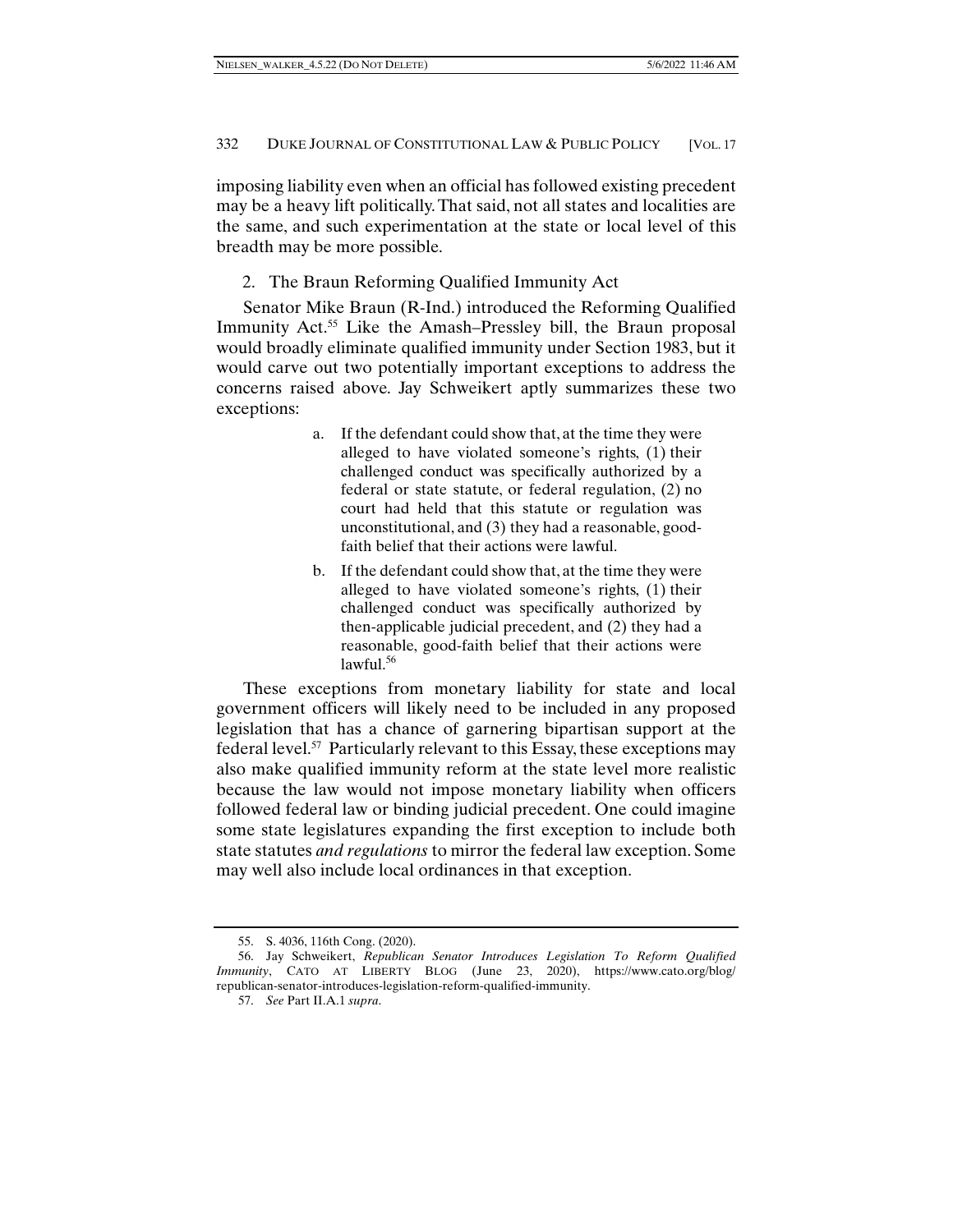States may also expressly note that the second exception applies to both federal and state judicial precedents.

#### 3. Democrats' Justice in Policing Act

Another qualified immunity reform legislation of the 116th Congress was included in the larger Justice in Policing Act, which was advanced by Democrats in the House and Senate.58 In June 2020, the House passed this bill on a 236-181 vote, with all Democrats and three Republicans voting in favor.<sup>59</sup> This legislation would only eliminate qualified immunity for law enforcement officers, as opposed to every person acting under the color of state or local law.60 In other words, it would not eliminate qualified immunity for other state and local officials, such as public school teachers, social workers, and other government employees who are not involved in "the prevention, detection, or investigation of any violation of criminal law."61

This legislative proposal responds to current calls for police reform. It is thus not surprising that at least two states have adopted this approach. In 2020, the Colorado legislature enacted a statute that created a state cause of action against a "peace officer" for state constitutional violations and expressly stated that "[q]ualified immunity is not a defense to liability."62 In 2021, New Mexico passed a similar law.63

To be clear, even this proposal focused solely on law enforcement would still be a dramatic change to existing law, which could potentially impose significant costs on state and local governments that generally indemnify their employees in Section 1983 actions. Many states would

 <sup>58.</sup> George Floyd Justice in Policing Act, H.R. 7120, 116th Cong. (2020); Justice in Policing Act, S. 3912, 116th Cong. (2020).

 <sup>59.</sup> *Roll Call 119: Bill Number: H.R. 7120*, OFFICE OF THE CLERK, UNITED STATES HOUSE OF REPRESENTATIVES (June 25, 2020, 8:39 PM), https://clerk.house.gov/Votes/2020119.

 <sup>60.</sup> H.R. 7120 § 102 ("It shall not be a defense or immunity in any action brought under [42 U.S.C. § 1983] against a local law enforcement officer (as such term is defined in section 2 of the George Floyd Justice in Policing Act of 2020), or in any action under any source of law against a Federal investigative or law enforcement officer . . . .").

 <sup>61.</sup> *See id.* at § 2(6) (defining "local law enforcement officer" as "any officer, agent, or employee of a State or unit of local government authorized by law or by a government agency to engage in or supervise the prevention, detection, or investigation of any violation of criminal law").

 <sup>62.</sup> COLO. REV. STAT. § 13-21-131(1), (2)(b). Colorado law defines "peace officer" to include "any person employed by a political subdivision of the state required to be certified by the P.O.S.T. board pursuant to section 16-2.5-102, a Colorado state patrol officer as described in section 16-2.5-114, and any noncertified deputy sheriff as described in section 16-2.5-103(2)." *Id.* § 24-31-901(3).

 <sup>63.</sup> New Mexico Civil Rights Act of 2021, N.M. STAT. § 41-4A-1 *et seq.*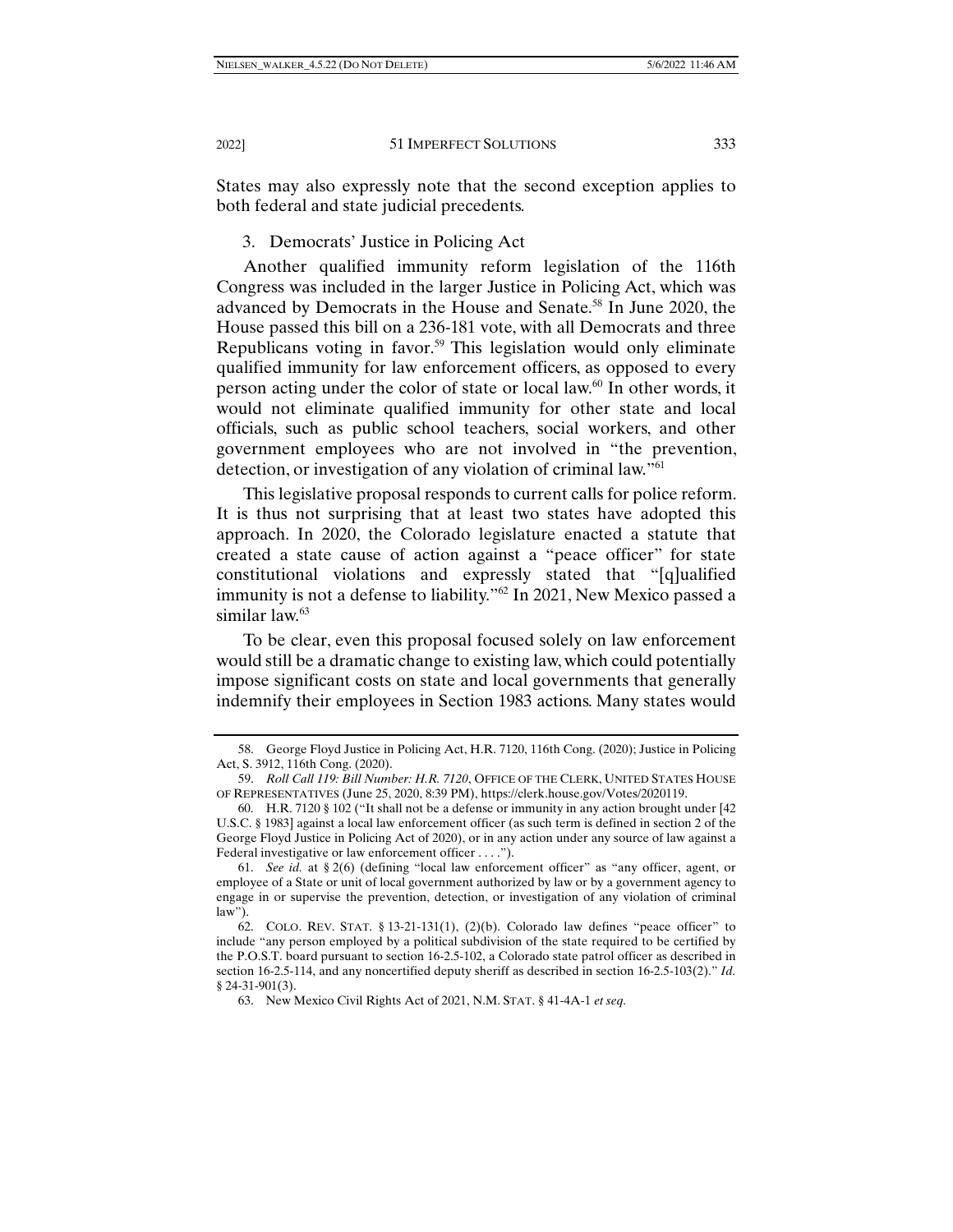no doubt also want to consider including the Braun proposal's exceptions discussed in Part II.A.2. We do not intend to enter the policy debate of weighing the costs and benefits of this proposed reform. That said, now that Colorado and New Mexico have enacted a similar regime under state law, comparisons can more easily be drawn between different states to attempt to more fully understand the costs and benefits of a law-enforcement exception to qualified immunity.

## *B. Other Narrower Potential Legislative Reforms*

States can also consider other options beyond what members of Congress have proposed. Here, we identify three alternatives. These options are illustrative, and we do not seek to weigh in on their merits. But they should help illustrate the types of reforms states can consider.

1. Exclude Qualified Immunity for Excessive Force

To begin, states could focus on the constitutional violation or conduct at issue, instead of the officer. Limiting the elimination of qualified immunity to a subset of conduct like excessive force—instead of all conduct by a particular set of state actors—would allow law enforcement officers to have qualified immunity for other difficult decisions they have to make in the line of duty. In so doing, it would also limit somewhat the potential liability state and local governments would assume through indemnification.

At the same time, this revision would apply more broadly than the Justice in Policing Act to eliminate qualified immunity for any state actor who exercises excessive force, not just police officers. This sort of approach would seem more consistent with how absolute immunity works in the context of legislative and judicial actions, where the focus is not on the state actor's title or position (legislator or judge), but instead on the state action at issue (the exercise of legislative or judicial functions). $64$ 

Here's what that legislation could look like:

a. State law is amended by adding the following provision: "It shall not be a defense or immunity to any action brought under this section for claims of

 <sup>64.</sup> *See, e.g.*, Bogan v. Scott-Harris, 523 U.S. 44, 49, 54 (1998) (extending absolute immunity for "legislative activities" under Section 1983 beyond state legislators to local legislators); *see also* Stump v. Sparkman, 435 U.S. 349, 355–56 (1978) (reaffirming absolute immunity for judges under Section 1983 for "their judicial acts") and Imbler v. Pachtman, 424 U.S. 409, 422–23 (1976) ("The common-law immunity of a prosecutor is based upon the same considerations that underlie the common-law immunities of judges and grand jurors acting within the scope of their duties.").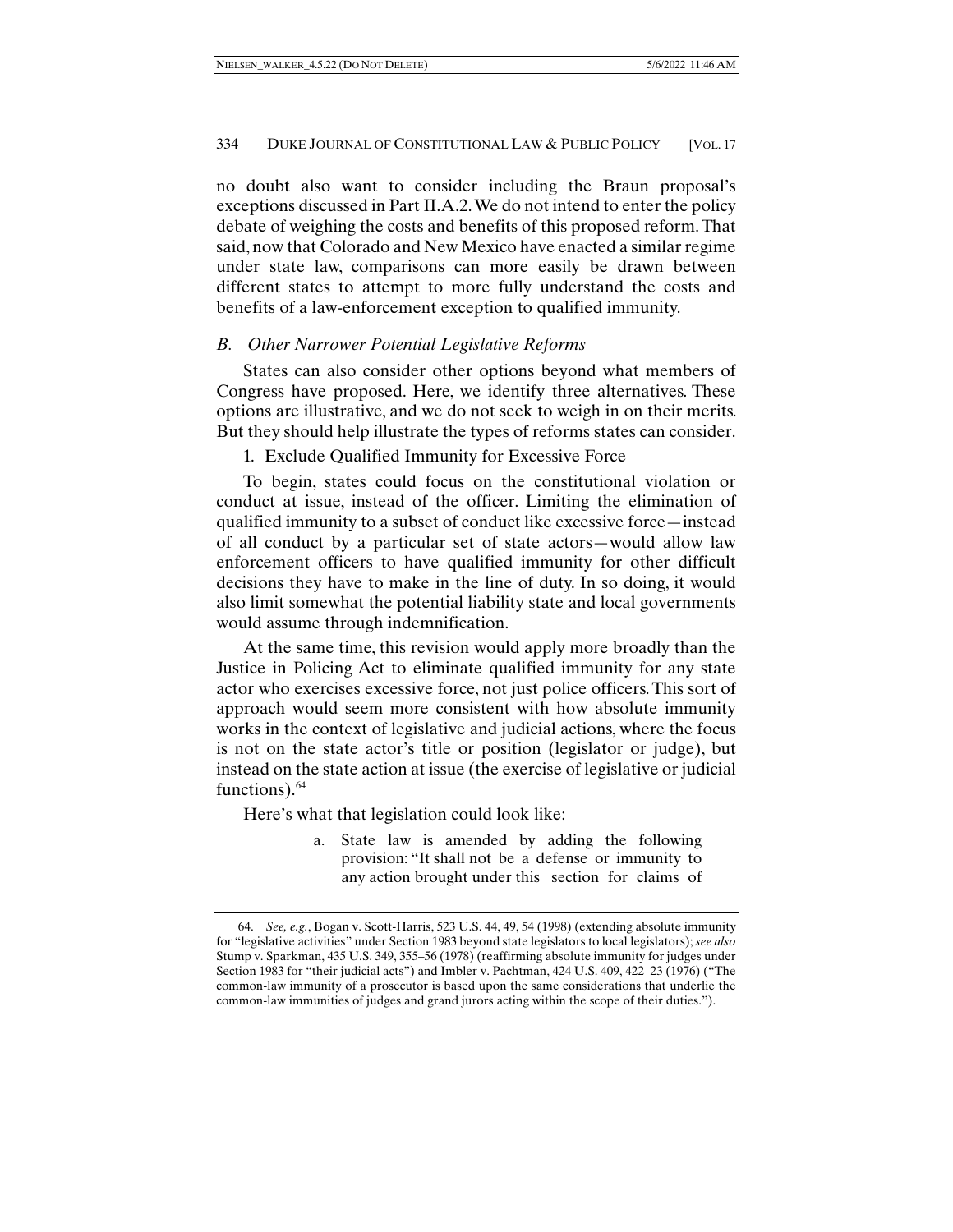excessive force under the Fourth Amendment of the U.S. Constitution or the state-law equivalent that—the defendant was acting in good faith, or that the defendant believed, reasonably or otherwise, that his or her conduct was lawful at the time when the conduct was committed; or

b. the rights, privileges, or immunities secured by the Constitution and laws were not clearly established at the time of their deprivation by the defendant, or that at that time, the state of the law was otherwise such that the defendant could not reasonably have been expected to know whether his or her conduct was lawful."

To broaden this exception to any Fourth Amendment claim including both excessive force and unreasonable searches and seizures more generally—legislators could simply delete the words "of excessive force" from the first sentence. If a state legislature wanted to narrow the coverage to just deadly force, the language could read "any action brought under this section for wrongful death based on claims of excessive force . . . ." A legislature may wish to include the Braun exceptions, discussed in Part II.A.2.

Modifying Section 1983 to depart from the general rules for certain claims is not unprecedented. For example, in the federal system, the Prison Litigation Reform Act (PLRA) carves out claims "brought with respect to prison condition under section 1983" for special treatment albeit in ways that make it harder for prisoner plaintiffs to prevail.<sup>65</sup> The California legislature has taken a related claim-specific approach to immunity, providing for immunity for some state actions but not for others.66 And similarly, the Washington Supreme Court has held that state qualified immunity is not "available for claims of assault and battery arising out of the use of excessive force to effectuate an arrest."67

 <sup>65.</sup> *See* 42 U.S.C. § 1997e(a) ("No action shall be brought with respect to prison conditions under section 1983 of this title, or any other Federal law, by a prisoner confined in any jail, prison, or other correctional facility until such administrative remedies as are available are exhausted.").

 <sup>66.</sup> *See, e.g.*, Venegas v. Cnty. of Los Angeles, 153 Cal. App. 4th 1230, 1246 (2007) (finding no immunity for unreasonable searches while noting other California statutory provisions, including CAL. PENAL CODE § 847(b)(1), that provide immunities for unlawful arrest).

 <sup>67.</sup> Staats v. Brown, 991 P.2d 615, 627–28 (Wash. 2000).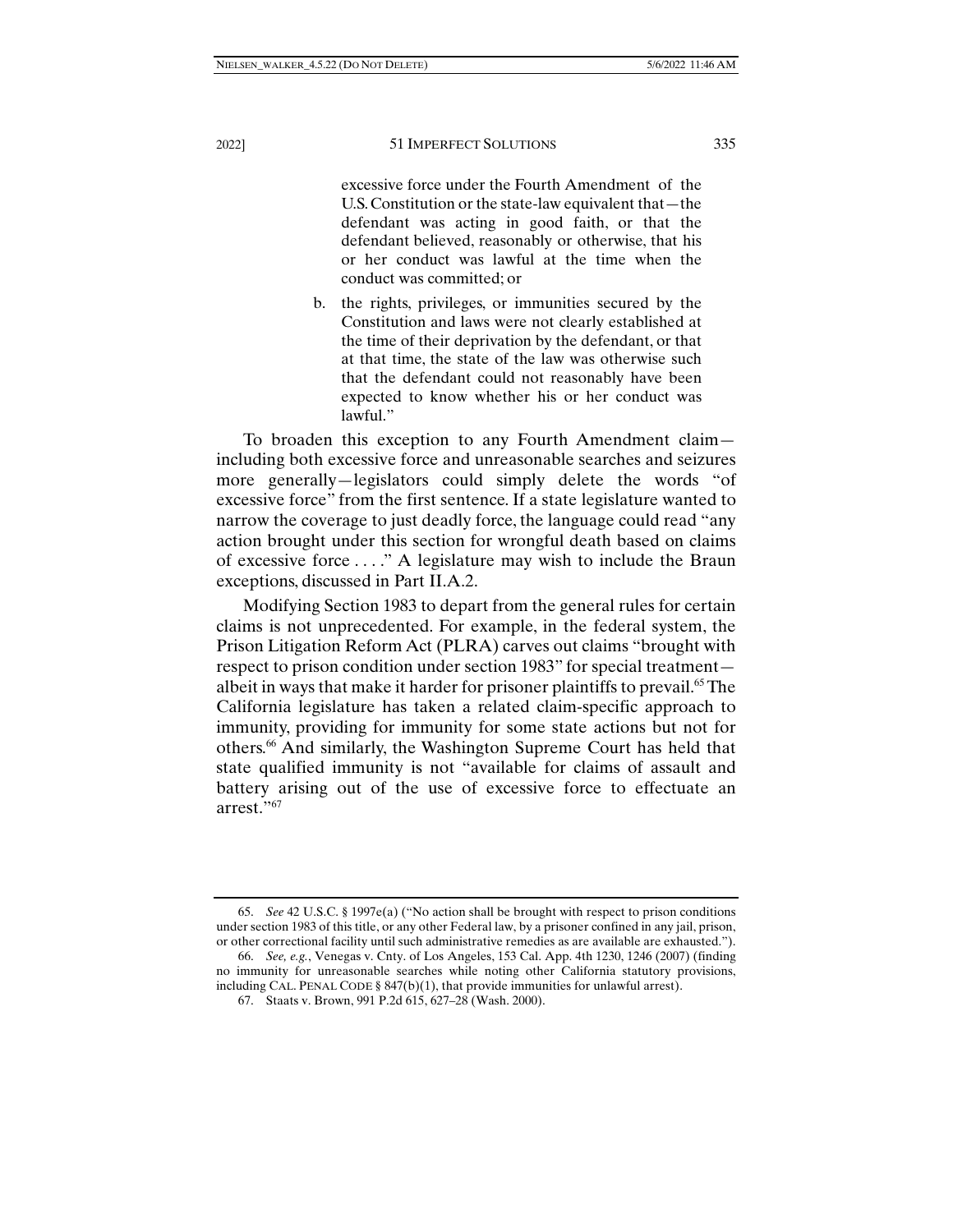# 2. Reestablish Subjective Intent Standard

The elimination of qualified immunity for excessive force claims may be too broad a reform to garner sufficient legislative support in most states, especially given such reform's potential effect on state and local government budgets and the fact that state and local officials would be liable for good-faith mistakes.<sup>68</sup> A narrower reform would be to strip officers of qualified immunity when they act in bad faith. In other words, state legislators could reject in their state liability scheme the Supreme Court's decision in *Harlow v. Fitzgerald*, which eliminated the "subjective intent" standard for qualified immunity.<sup>69</sup>

Such state-law reform legislation could be phrased in the following way:

> State law is amended by adding the following provision: "A person shall not be entitled to a qualified immunity from civil liability under this section if the person—

- a. knew or reasonably should have known that the conduct at issue would cause a deprivation of clearly established rights, privileges, or immunities secured by the Constitution and laws, or
- b. committed the conduct with the malicious intention to cause a deprivation of the rights, privileges, or immunities secured by the Constitution and laws."

The first provision captures the U.S. Supreme Court's current "objective intent" approach to qualified immunity. The second provision goes beyond the current approach to reinstate a more plaintiff-friendly "subjective intent" exception to qualified immunity, which the *Harlow* Court eliminated.<sup>70</sup>

The *Harlow* Court eliminated the "subjective intent" exception to qualified immunity because it was concerned that the ease of pleading subjective intent went against the immunity's purpose of shielding state actors from not just monetary liability but also from the costs of defending the lawsuit—i.e., that "insubstantial claims should not

 <sup>68.</sup> *See generally* Nielson & Walker, *supra* note 6, at 263–93.

 <sup>69.</sup> *See* Harlow v. Fitzgerald, 457 U.S. 800, 815–18 (1982) (analyzing the difficulties of having a subjective requirement and limiting liability to violations of "clearly established statutory or constitutional rights of which a reasonable person would have known").

 <sup>70.</sup> *Id.* at 815–17 (rejecting the previously recognized "subjective intent" prong of qualified, which eliminated qualified immunity if the officer "took the action with the malicious intention to cause a deprivation of constitutional rights or other injury" even if the action was objectively reasonable (internal quotation marks omitted)).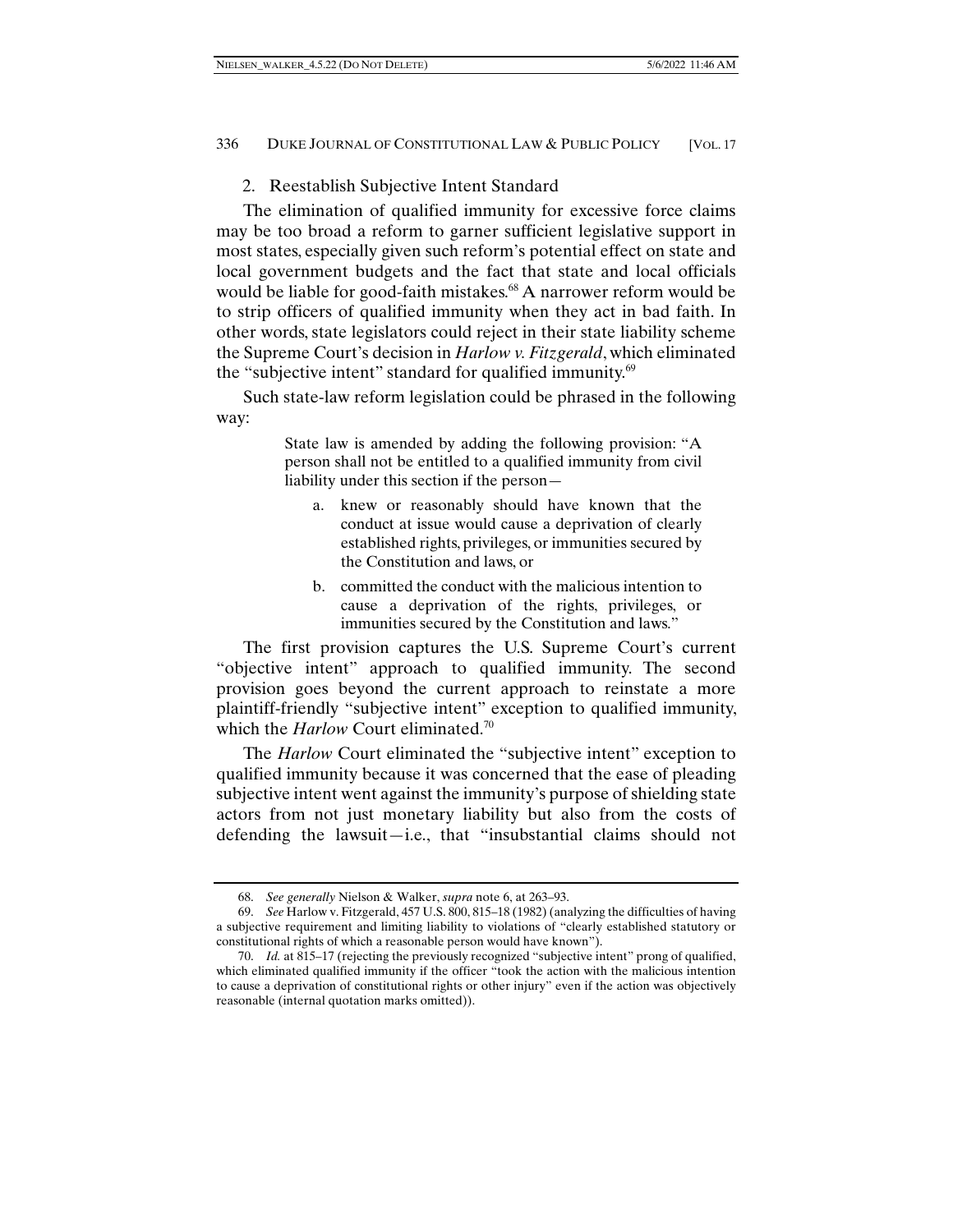proceed to trial."71 In the years since *Harlow*, this concern may have been mitigated somewhat at the federal level by the Court's decisions in *Bell Atlantic Corp. v. Twombly* and *Ashcroft v. Iqbal*, which held that a plaintiff must not just plead specific factual details that establish that the alleged conduct is "conceivable"; the conduct must actually be "plausible."72 We further discuss pleading standards in Part III.A, including how states can experiment there as well.

At least two states have already adopted this approach under state law. In 1988, the Minnesota Supreme Court interpreted "official immunity" under Minnesota law to be distinct from federal qualified immunity, holding that "subjective intent" still matters.<sup>73</sup> And more recently, in 2018, the Iowa Supreme Court issued an extensive opinion on state qualified immunity that rejected *Harlow*:

> As we have noted, a number of states allow *Harlow* immunity for direct constitutional claims. In those jurisdictions, there cannot be liability unless the defendant violated "clearly established . . . constitutional rights of which a reasonable person would have known." *Harlow* examines objective reasonableness; thus, in some ways it resembles an immunity for officials who act with due care. However, it is centered on, and in our view gives undue weight to, one factor: how clear the underlying constitutional law was. Normally we think of due care or objective good faith as more nuanced and reflecting several considerations. Factual good faith may compensate for a legal error, and factual bad faith may override some lack of clarity in the law.74

Relying on John Jeffries's critique of *Harlow*, the Iowa Supreme Court concluded that "to be entitled to [state] qualified immunity a defendant must plead and prove as an affirmative defense that she or

 <sup>71.</sup> *See id.* at 815–16 (explaining that subjective intent "has proved incompatible with [the Court's] admonition" in Butz v. Economou, 438 U.S. 478, and that "it now is clear that substantial costs attend the litigation of the subjective good faith of government officials"); *see also id.* at 817 ("Judicial inquiry into subjective motivation therefore may entail broad-ranging discovery and the deposing of numerous persons, including an official's professional colleagues.").

 <sup>72.</sup> Bell Atl. Corp. v. Twombly, 550 U.S. 544, 556, 570 (2007); Ashcroft v. Iqbal, 556 U.S. 662, 678 (2009).

 <sup>73.</sup> *See, e.g.*, Rico v. State, 472 N.W.2d 100, 108 (Minn. 1991) (refusing to incorporate federal qualified immunity's objective reasonableness standard as set forth in Harlow v. Fitzgerald, 457 U.S. 800, 816–18 (1982)); *see also* Elwood v. Cnty. of Rice, 423 N.W.2d 671, 677 (Minn. 1988) ("We have previously recognized the distinction between state and federal standards of official immunity.").

 <sup>74.</sup> Baldwin v. City of Estherville, 915 N.W.2d 259, 279 (Iowa 2018) (alteration in original) (citations omitted).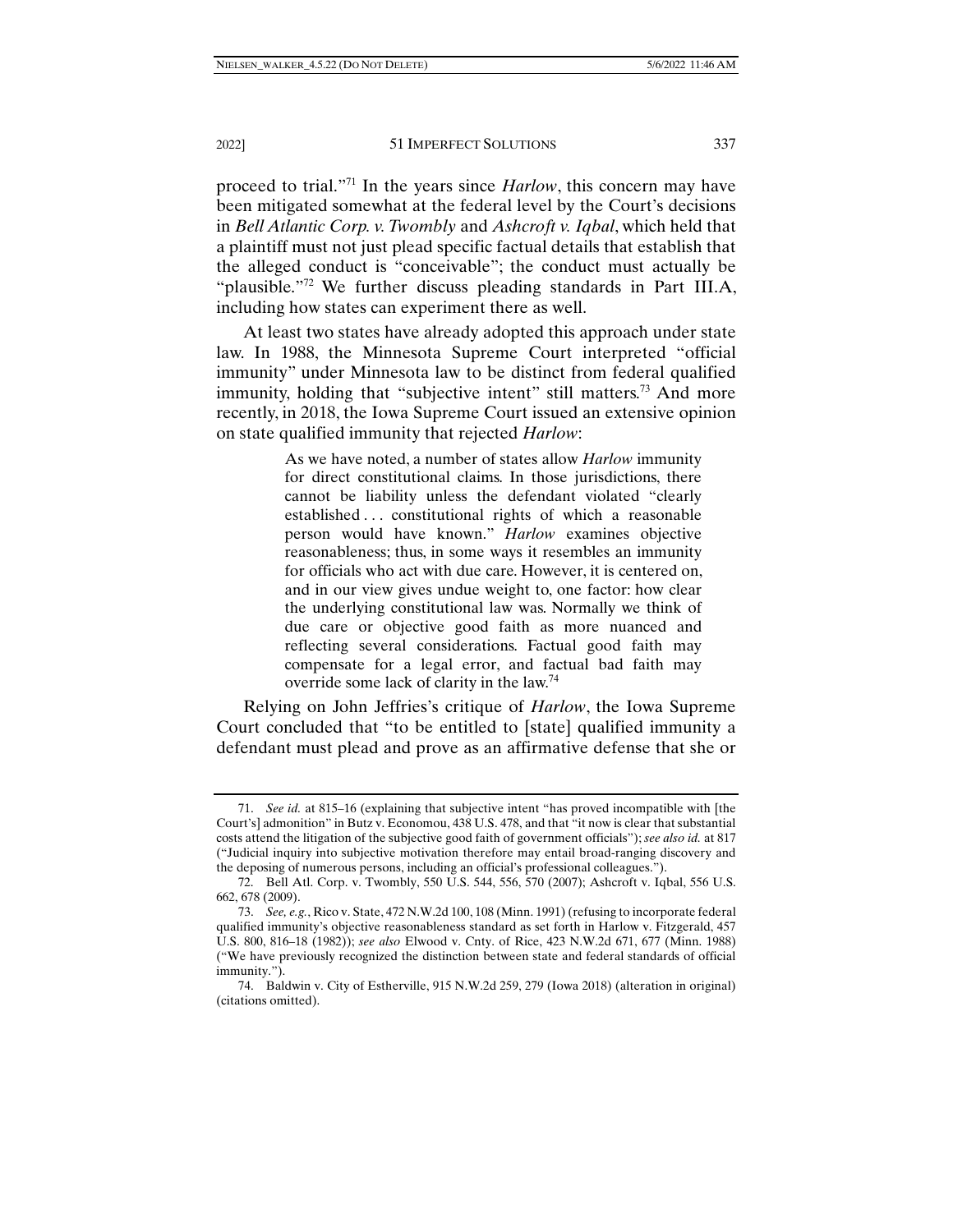he exercised all due care to comply with the law."75

Since then, former Texas Solicitor General Scott Keller has suggested that a return to the subjective intent standard for qualified immunity would be more consistent with first principles and the common law immunities that existed in the 1800s when Congress first enacted Section 1983.76

#### 3. Codify *Hope v. Pelzer* Standard

A final, narrower reform could focus on how the U.S. Supreme Court has defined what is required for law to be "clearly established" under its current "objective intent" approach to qualified immunity. Much criticism has been raised against the Court's current approach, which requires binding judicial precedent that is directly on point in order create "clearly established" law.77 Justice Stevens advanced this criticism in his opinion for the Court in *Hope v. Pelzer,* suggesting that it suffices if existing binding precedent articulates general principles which provide fair notice to state actors that their conduct would be unlawful.78

State legislatures could codify this *Hope* standard for qualified immunity under state law, perhaps along the following lines:

> State law is amended by adding the following provision: ''A person shall not be entitled to a qualified immunity from civil liability under this section unless the person lacked fair notice that their conduct was unlawful at the time it was committed. Fair notice does not necessarily require a binding precedent by the Supreme Court or the relevant U.S. Court of Appeals that is based on fundamentally or materially similar facts. A general

 <sup>75.</sup> *Id.* at 280–81 (citing John C. Jeffries, Jr., *The Liability Rule for Constitutional Torts*, 99 VA. L. REV. 207, 242, 258–60 (2013)).

 <sup>76.</sup> Keller, *supra* note 34, at 1378 (identifying "*Harlow v. Fitzgerald*'s replacement of the subjective good-faith defense with the clearly-established-law test" as "the qualified immunity doctrine's largest divergence from the common law"). *Cf.* William Baude, *Is Quasi-Judicial Immunity Qualified Immunity?*, 73 STAN. L. REV. ONLINE (forthcoming 2022), https://ssrn.com/abstract=3746068 (agreeing that *Harlow* is inconsistent with backdrop common law yet criticizing Keller's article on other grounds).

 <sup>77.</sup> *See, e.g.*, Stephen R. Reinhardt, *The Demise of Habeas Corpus and the Rise of Qualified Immunity: The Court's Ever Increasing Limitations on the Development and Enforcement of Constitutional Rights and Some Particularly Unfortunate Consequences*, 113 MICH. L. REV. 1219, 1246–48 (2015).

 <sup>78.</sup> *See* Hope v. Pelzer, 536 U.S. 730, 739–42 (2002) (rejecting the Eleventh Circuit's holding that *Harlow v. Fitzgerald* required "the facts of previous cases be materially similar" to the facts in the case at hand and that "officials can still be on notice that their conduct violates established law even in novel factual circumstances" (internal citations omitted)).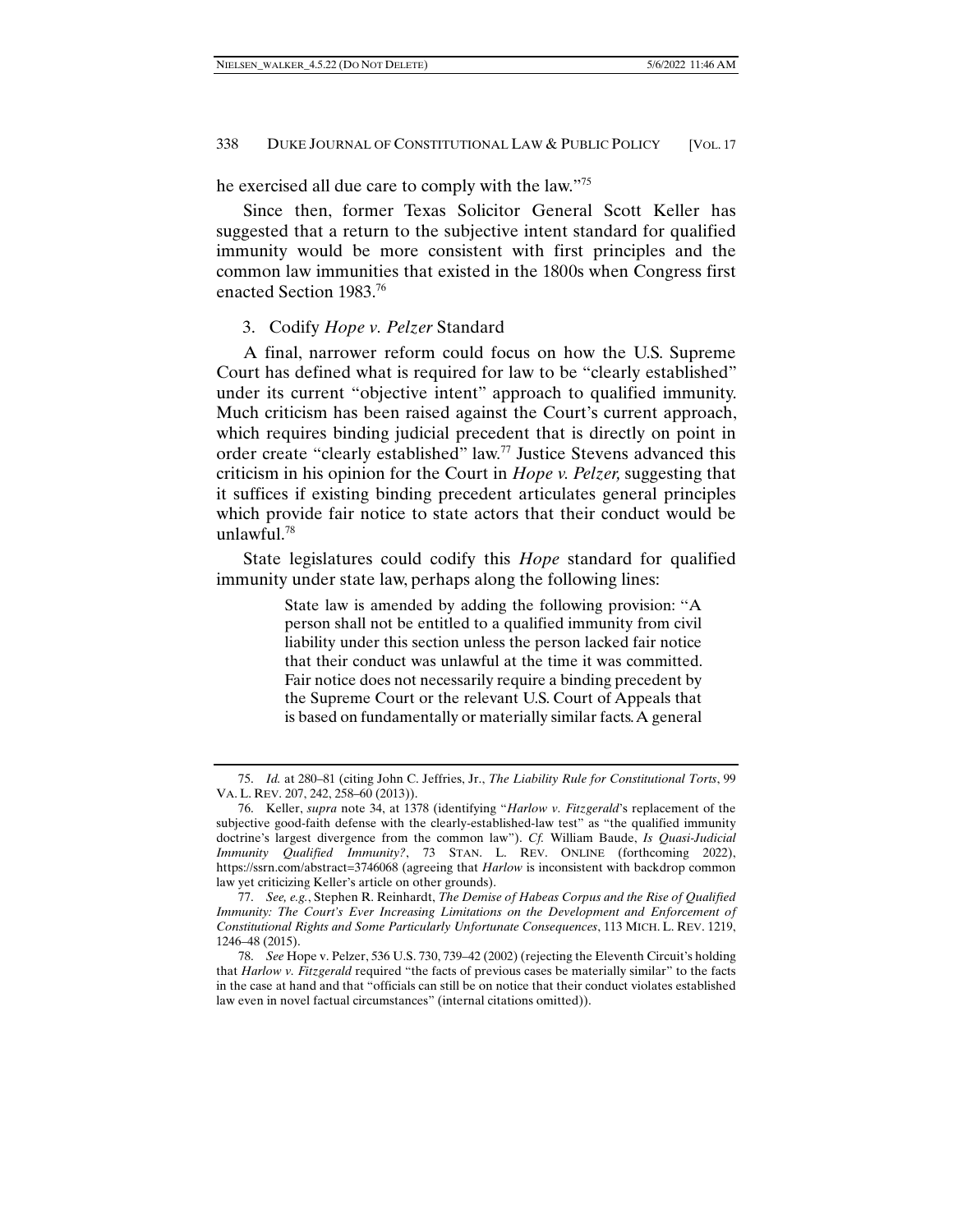constitutional rule already identified in the decisional law may apply with obvious clarity to the specific conduct in question, even though the specific action in question has not previously been held unlawful."

This reform would codify Justice Stevens's approach to qualified immunity in *Hope*, which recognized that some conduct is so obviously unconstitutional that no earlier case on point is necessary. Indeed, much of this language is lifted directly from Stevens's opinion.<sup>79</sup>

It should be noted that the Supreme Court has recently expressed some willingness to more robustly enforce *Hope*'s more plaintifffriendly approach to determine what is clearly established law for qualified immunity purposes. In *Taylor v. Riojas*, a per curiam opinion summarily reversing the Fifth Circuit, the Court cited *Hope*'s "fair warning" standard that "a general constitutional rule already identified in the decisional law may apply with obvious clarity to the specific conduct in question."80 Several months later, the Court granted, vacated, and remanded another case to the Fifth Circuit in light of *Taylor v. Riojas*. 81 Accordingly, federal legislative reform may end up being unnecessary to codify *Hope*—time will tell—but codifying *Hope* remains an option for state legislatures to consider.

#### III. EXPLORING FURTHER STATE EXPERIMENTATION

Once one recognizes the role states can play in civil-rights litigation, other grounds for experimentation emerge. Part III addresses three areas of the law related to qualified immunity where a 51 imperfect solutions approach may be fruitful: (A) pleading standards; (B) antistagnation rules; and (C) appellate review. Similar to the legislative proposals detailed in Part II, this list is illustrative, not exhaustive. We also do not assess the policy implications of these changes, but simply identify them to illustrate that it can be myopic to focus only on federal law and federal courts.

#### *A. Pleading Standards*

Qualified immunity is not the only feature of federal law that critics say disadvantages civil-rights plaintiffs. Many commentators argue that the pleading standards used in federal court also make it unduly

 <sup>79.</sup> *See id.* at 739–41.

 <sup>80.</sup> Taylor v. Riojas, 141 S. Ct. 52, 53–54 (2020) (per curiam) (internal quotation marks omitted).

 <sup>81.</sup> McCoy v. Alamu, 141 S. Ct. 1364, 1364 (2021).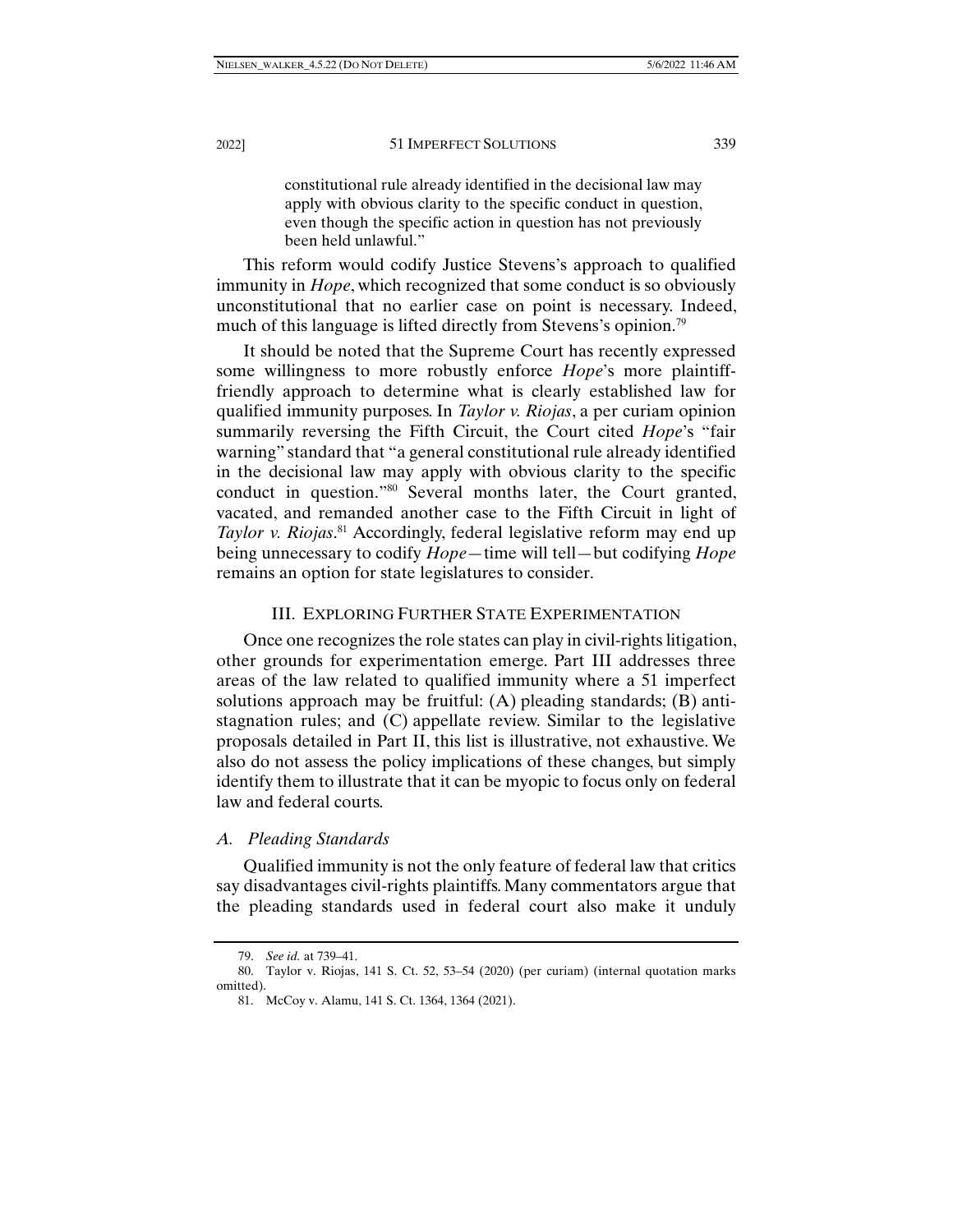difficult for plaintiffs to prevail generally—a dynamic that may compound the effects of qualified immunity. Indeed, the late-Judge Stephen Reinhardt lamented that the Supreme Court was "rolling back individual rights and limiting access to the courts" by "imposing pleading standards that essentially require plaintiffs to prove major elements of their cases without the benefit of discovery."82

Before the Supreme Court's 2007 decision in *Bell Atlantic Corp. v. Twombly*, 83 federal courts used a form of "notice" pleading known as the "*Conley* standard" from a 1957 decision, in which courts were generally required to accept as true any facts alleged in the complaint.<sup>84</sup> In *Twombly*, however, the Court reversed course, holding in the context of price-fixing that the *Conley* standard should give way to a "plausibility" standard, under which a plaintiff must file "a complaint with enough factual matter (taken as true) to suggest that an agreement was made" by offering "plausible grounds to infer an agreement."<sup>85</sup> Shortly thereafter, the Supreme Court in *Ashcroft v. Iqbal* extended the plausibility standard to civil-rights litigation.<sup>86</sup> Now, to withstand a motion to dismiss and obtain discovery, a civil-rights plaintiff must meet a higher standard: "A claim has facial plausibility when the plaintiff pleads factual content that allows the court to draw the reasonable inference that the defendant is liable for the misconduct alleged."<sup>87</sup>

The result of this shift away from *Conley*, some fear, is that meritorious claims now more often go without remedy.<sup>88</sup> Others

 <sup>82.</sup> Reinhardt, *supra* note 77, at 1222 n.10.

 <sup>83. 550</sup> U.S. 544 (2007).

 <sup>84.</sup> *See* Conley v. Gibson*,* 355 U.S. 41, 45–46 (1957) ("In appraising the sufficiency of the complaint we follow, of course, the accepted rule that a complaint should not be dismissed for failure to state a claim unless it appears beyond doubt that the plaintiff can prove no set of facts in support of his claim which would entitle him to relief.").

 <sup>85.</sup> *Twombly*, 550 U.S. at 556.

 <sup>86.</sup> *See* Ashcroft v. Iqbal, 556 U.S. 662, 684 (2009) ("Though *Twombly* determined the sufficiency of a complaint sounding in antitrust, the decision was based on our interpretation and application of Rule 8. . . . That Rule in turn governs the pleading standard 'in all civil actions and proceedings in the United States district courts.'"); *see also id.* at 666 (explaining that the case concerned allegedly discriminatory detention practices).

 <sup>87.</sup> *Id.* at 678.

 <sup>88.</sup> *See, e.g.*, Alexander A. Reinert, *Measuring the Impact of Plausibility Pleading*, 101 VA. L. REV. 2117, 2122 (2015) (arguing that "individuals have fared poorly under the plausibility regime, at least when compared to corporate and governmental agents and entities"); *see also*  John M. Greabe, Iqbal*,* Al-Kidd *and Pleading Past Qualified Immunity: What the Cases Mean and How They Demonstrate a Need to Eliminate the Immunity Doctrines from Constitutional Tort*  Law, 20 WM. & MARY BILL RTS. J. 1, 1(2011) ("For, if qualified immunity is to remain an affirmative defense, the only way to accomplish the pleadings-based dismissals that the Court desires is to require plaintiffs to plead facts establishing the inapplicability of qualified immunity. And this is heightened pleading."); Goutam U. Jois, Pearson*,* Iqbal*, and Procedural Judicial*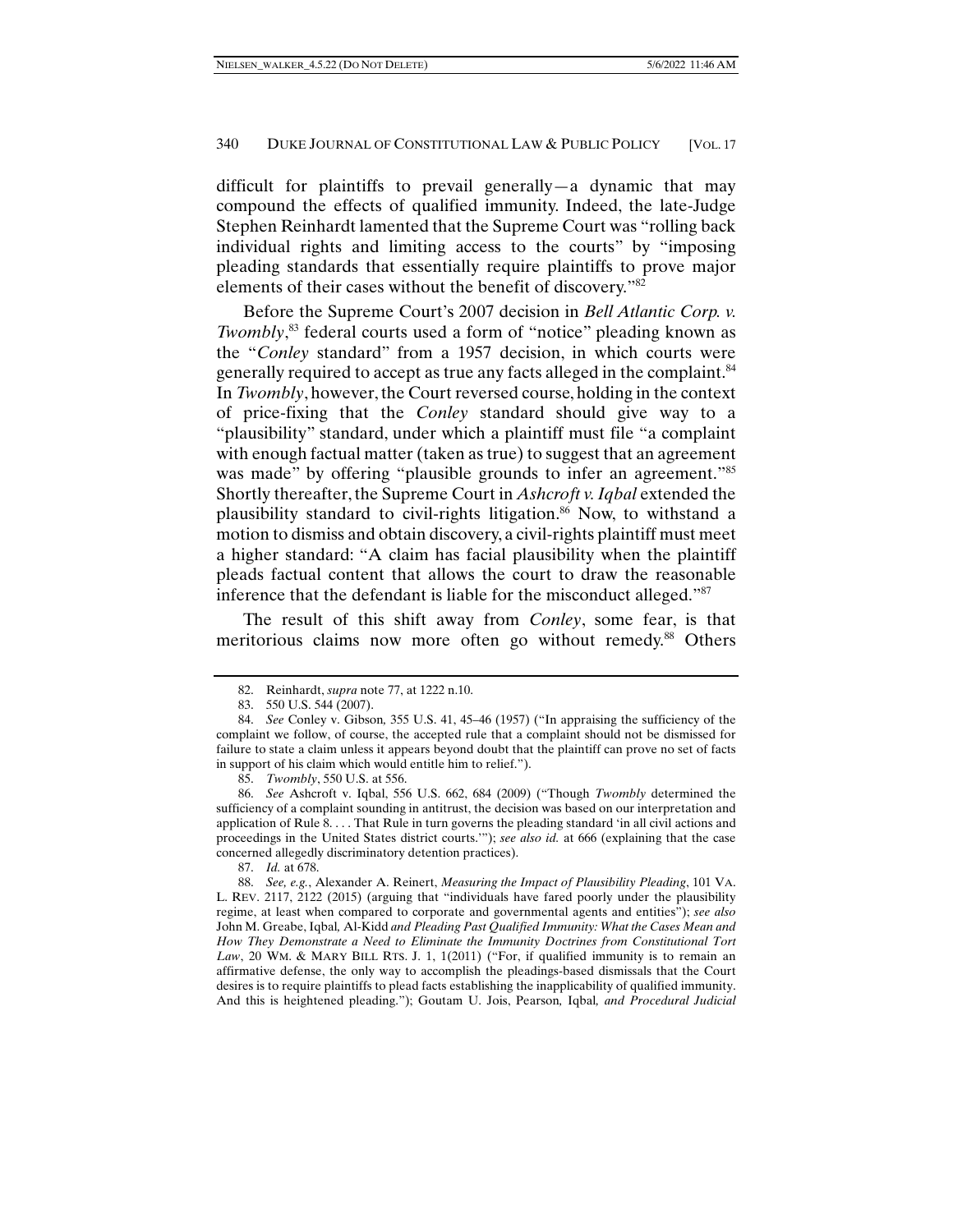disagree.89 And still others argue that the law should adopt more targeted approaches to pleading that focuses on discovery-cost asymmetries.<sup>90</sup>

We do not know which position is correct, if any of them are. Even leaving aside the fog of uncertainty about how litigation works in the real world, the optimal pleading standard must balance the risk that meritorious claims will be incorrectly dismissed against the risk that unmeritorious claims will succeed, for instance, by generating a settlement. This balance also has no perfect solution; any rule will produce unfairness. And how we think about that unfairness may depend on what type of claim is before the court.

Thus, this is another area where a 51 imperfect solutions approach is worth considering. States, after all, are free to reject the *Iqbal* pleading standard—as many have done.<sup>91</sup> But states are also free to reject *Iqbal* on a less categorical basis. The federal approach is generally transsubstantive—the same procedural rules and pleading standards apply to all types of claims. $92$  But the states can strike a different balance. For civil-rights claims, a state could very well decide to use

*Activism*, 37 FLA. ST. U.L. REV. 901, 920–21 (2010) (arguing that *Iqbal* and *Pearson*'s version of qualified immunity harm civil rights plaintiffs).

 <sup>89.</sup> *See, e.g.*, JOE S. CECIL ET AL., FED. JUDICIAL CTR., MOTIONS TO DISMISS FOR FAILURE TO STATE A CLAIM AFTER IQBAL vii (2011) (finding "no increase in the rate of grants of motions to dismiss without leave to amend in civil rights cases and employment discrimination cases"); *see*  David L. Noll, *The Indeterminacy of* Iqbal, 99 GEO. L.J. 117, 136–37 (2010) (arguing that some courts overread *Iqbal* because the Supreme "Court neither overturned its prior precedent nor decided *Iqbal* in a manner that properly may be understood to mandate an additional burden on plaintiffs at the pleadings").

 <sup>90.</sup> *See, e.g.*, Paul Stancil, *Substantive Equality and Procedural Justice*, 102 IOWA L. REV. 1633, 1679 (2017) ("Commentators do not tend to stay on the fence when it comes to the Supreme Court's jurisprudence on civil pleading standards. An overwhelming majority seem to prefer the Court's old 'no set of facts' standard as articulated in *Conley v. Gibson*, while a much smaller minority prefers the new 'plausibility pleading' approach articulated in *Bell Atlantic v. Twombly* and *Ashcroft v. Iqbal*. Both groups are wrong." (footnotes omitted)).

 <sup>91.</sup> *See, e.g.*, Joseph W. Owen, Note, *A 'Plausible' Future: Some State Courts Embrace Heightened Pleading After* Twombly *and* Iqbal, 36 N.C. CENT. L. REV. 104, 104 (2013) (explaining that some but not all states have followed the U.S. Supreme Court's lead); Mark W. Payne, *The Post-*Iqbal *State of Pleading: An Argument Opposing a Uniform National Pleading Regime*, 20 U. MIAMI BUS. L. REV. 245, 262–63 (2012) ( describing how although certain states have adopted Iqbal, other states have denied to adopt the standard); *see also, e.g.*, Colby v. Umbrella, Inc., 955 A.2d 1082, 1086 n.1 (Vt. 2008) (explaining that state courts "are in no way bound by federal jurisprudence in interpreting our state pleading rules").

 <sup>92.</sup> *See, e.g.*, Ashcroft v. Iqbal, 556 U.S. 662, 684 (2009) ("Our decision in *Twombly* expounded the pleading standard for 'all civil actions,' and it applies to antitrust and discrimination suits alike.") (citations omitted); Stancil, *supra* note 90, at 1680 ("[T]he real problem with pleading law is not *Twombly*, *Iqbal*, or *Conley*. Instead, it is the transsubstantive application of whichever pleading standard the Supreme Court adopts.").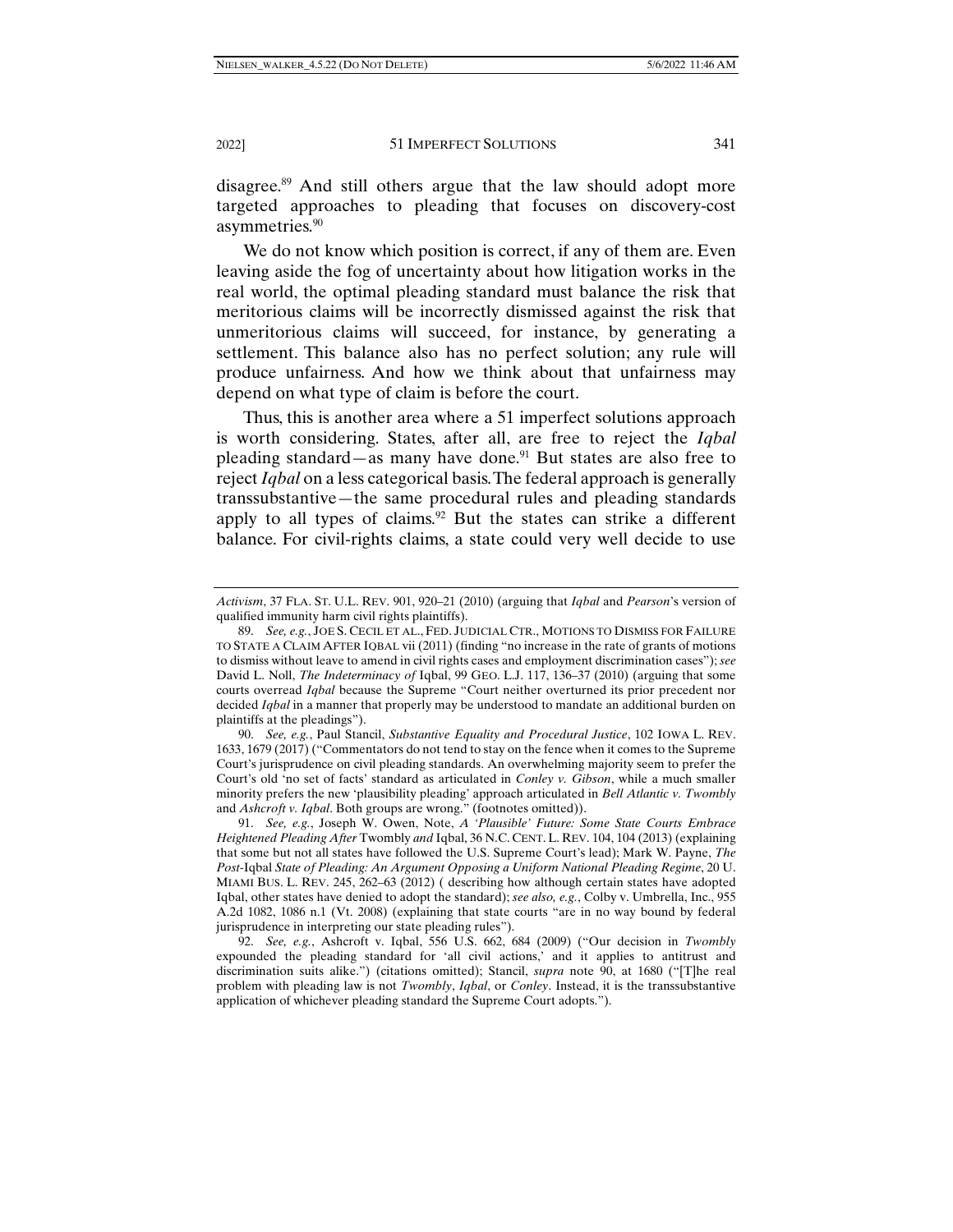notice pleading or change the burden of proof necessary for an affirmative defense like qualified immunity. To be clear, these such reforms may have downsides. This Essay does not consider the substantive merits of these ideas. But for those concerned about pleading standards, there are paths to reform other than through the federal system.

# *B. Anti-Stagnation Rules*

The debate over constitutional stagnation is another fertile ground for state-by-state experimentation.<sup>93</sup> If states dislike the U.S. Supreme Court's current approach to the procedural sequence in which qualified immunity cases are resolved, legislatures can create their own antistagnation rules.

Some background may be helpful. At its core, qualified immunity is substantively controversial because it prevents plaintiffs from recovering damages. But it is also procedurally controversial. In particular, qualified immunity's two-part test (whether the right was violated, and if so, whether the right was clearly established) may exacerbate legal uncertainty. Rather than deciding whether the constitutional right actually exists, a judge can simply dismiss a claim by observing that whether or not the right exists, that right was not clearly established at the time of the alleged violation. In fact, judges often resolve claims without ever deciding whether the alleged right was violated.<sup>94</sup>

The fear is that if judges rely on this method often enough, some rights may never be clearly established, especially for new technologies or rights that cannot be recognized through other judicial channels.<sup>95</sup> To address this risk, the Supreme Court in *Saucier v. Katz* required federal courts to always first address whether the right exists, and if so,

 <sup>93.</sup> *See, e.g.,* Aaron L. Nielson & Christopher J. Walker, *The New Qualified Immunity*, 89 S. CAL. L. REV. 1, 35–36 (2015) (describing how the risk of constitutional stagnation has been studied empirically).

 <sup>94.</sup> *See, e.g.*, *id.* at 37 ("The overall rate of reaching constitutional questions accordingly has decreased after *Pearson*; it would be shocking if it were otherwise.").

 <sup>95.</sup> *See, e.g., id.* at 11 ("Qualified immunity, however, is more than just substantively contested; it also is procedurally problematic. Because a plaintiff must satisfy both parts of the test, a court often could dismiss a civil rights suit without reaching the merits of the constitutional claim. This is particularly true for situations involving new technologies, like Tasers, or new factual or political settings. After all, it is difficult to find 'clearly established' law in cases of first impression."). As explained above, there are limits to this; an earlier case is not always required where it is obvious that conduct is unconstitutional. *See* Part II.C.3 *supra* (discussing Hope v. Pelzer, 536 U.S. 730, 741 (2002)).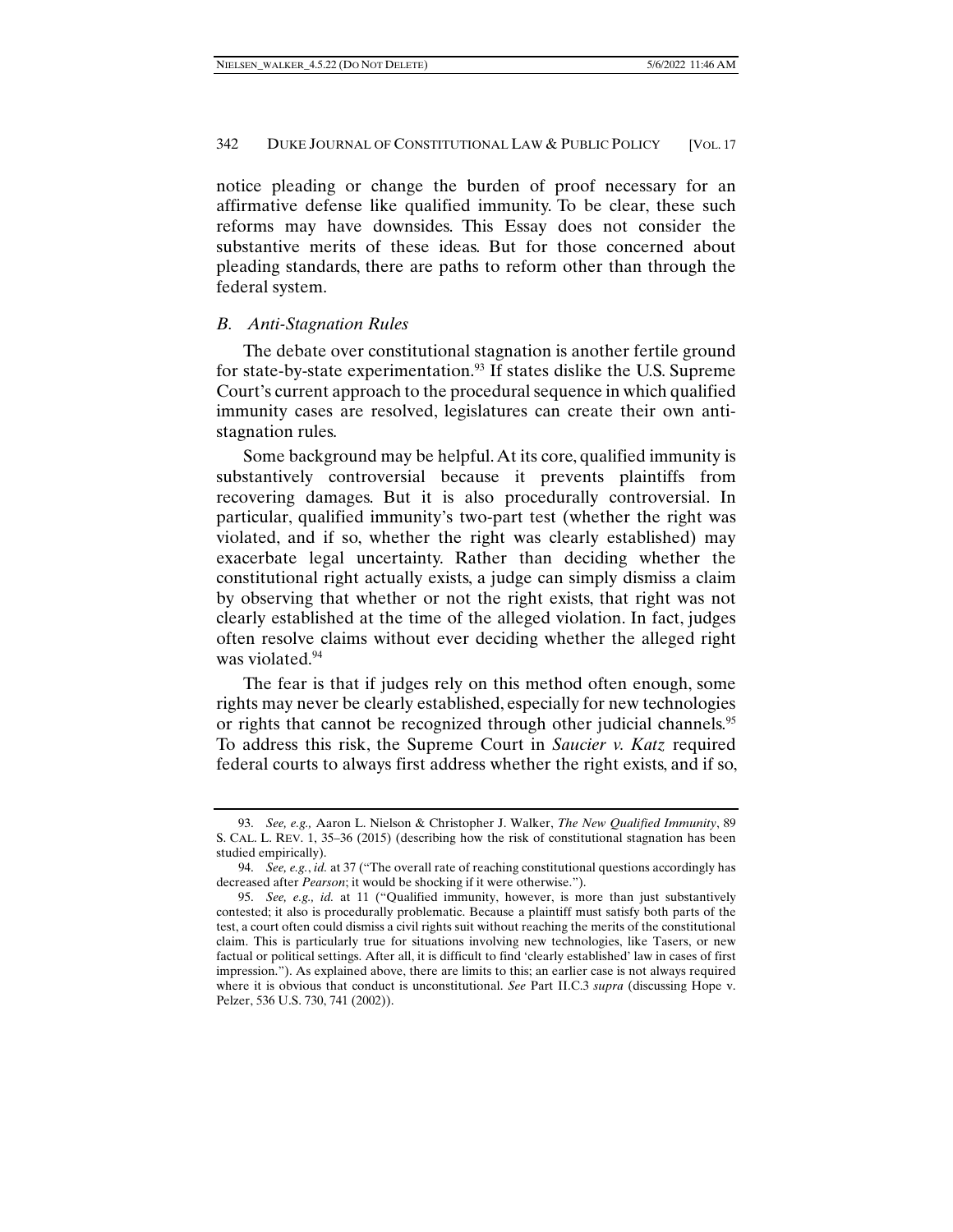2022] 51 IMPERFECT SOLUTIONS 343

only then consider whether that right was clearly established.<sup>96</sup> This rigid order-of-operations requirement, however, was short lived. Following widespread discontent from judges who chafed at being told how to resolve cases (including poorly briefed ones), the Court unanimously overruled *Saucier* in *Pearson v. Callahan*. 97 Now, judges have discretion whether to address the constitutional question first or, if the right is not clearly established, to simply dismiss the claim.<sup>98</sup>

Pearson is controversial.<sup>99</sup> Some commentators believe that *Pearson* should be rejected because it causes too much stagnation.<sup>100</sup> Is that right? Unfortunately, it is hard to say. Although stagnation fears may be overstated,<sup>101</sup> it is difficult to make definitive conclusions especially because the "right" answer is not entirely empirical. The threat of constitutional stagnation thus presents another situation where a 51 imperfect solutions approach makes sense. As a matter of state law, a state could re-impose a procedural rule like *Saucier*, at least for certain types of claims—for example, claims involving new

 <sup>96.</sup> *See* Saucier v. Katz, 533 U.S. 194, 201 (2001) ("A court required to rule upon the qualified immunity issue must consider, then, this threshold question: Taken in the light most favorable to the party asserting the injury, do the facts alleged show the officer's conduct violated a constitutional right? This must be the initial inquiry. . . . [I]f a violation could be made out on a favorable view of the parties' submissions, the next, sequential step is to ask whether the right was clearly established." (citations omitted)).

 <sup>97.</sup> *See* Pearson v. Callahan, 555 U.S. 223, 236 (2009) ("On reconsidering the procedure required in *Saucier*, we conclude that, while the sequence set forth there is often appropriate, it should no longer be regarded as mandatory.").

 <sup>98.</sup> *See id.* at 236 ("The judges of the district courts and the courts of appeals should be permitted to exercise their sound discretion in deciding which of the two prongs of the qualified immunity analysis should be addressed first in light of the circumstances in the particular case at hand.").

 <sup>99.</sup> *See, e.g.*, James E. Pfander, *Resolving the Qualified Immunity Dilemma: Constitutional Tort Claims for Nominal Damages*, 111 COLUM. L. REV. 1601, 1613 (2011) ("The decisional sequencing mandated in *Saucier v. Katz* and moderated in *Pearson v. Callahan* remains controversial among scholars who continue to debate how well it has achieved its goal."). We have explored elsewhere how *Pearson* has also increased incentives for strategic judicial decisionmaking in the federal courts of appeals. *See generally* Aaron Nielson & Christopher J. Walker, *Strategic Immunity*, 66 EMORY L.J. 55 (2016).

 <sup>100.</sup> *See, e.g.*, Hannah Beard, Note, *How* Ziglar v. Abbasi *Sheds Light on Qualified-Immunity Doctrine*, 96 WASH. U. L. REV. 883, 890 (2019) (arguing that "[t]he risk of constitutional stagnation is more significant than the *Pearson* Court anticipated"); Karen M. Blum, *Qualified Immunity: Time to Change the Message*, 93 NOTRE DAME L. REV. 1887, 1893 (2018) ("Since the Supreme Court in *Pearson v. Callahan* released lower federal courts from the 'rigid order of battle' demanded by *Saucier v. Katz* . . . , most courts have been happy to forgo diving into tough constitutional questions when prong two has presented an obvious escape route." (footnotes omitted)).

 <sup>101.</sup> *See, e.g.*, Lawrence Rosenthal, *Defending Qualified Immunity*, 72 S.C. L. REV. 547, 610 (2020) (suggesting data indicates that "*Pearson* has hardly prevented the courts from articulating constitutional doctrine" (citing Nielson & Walker, *supra* note 93, at 34–38)).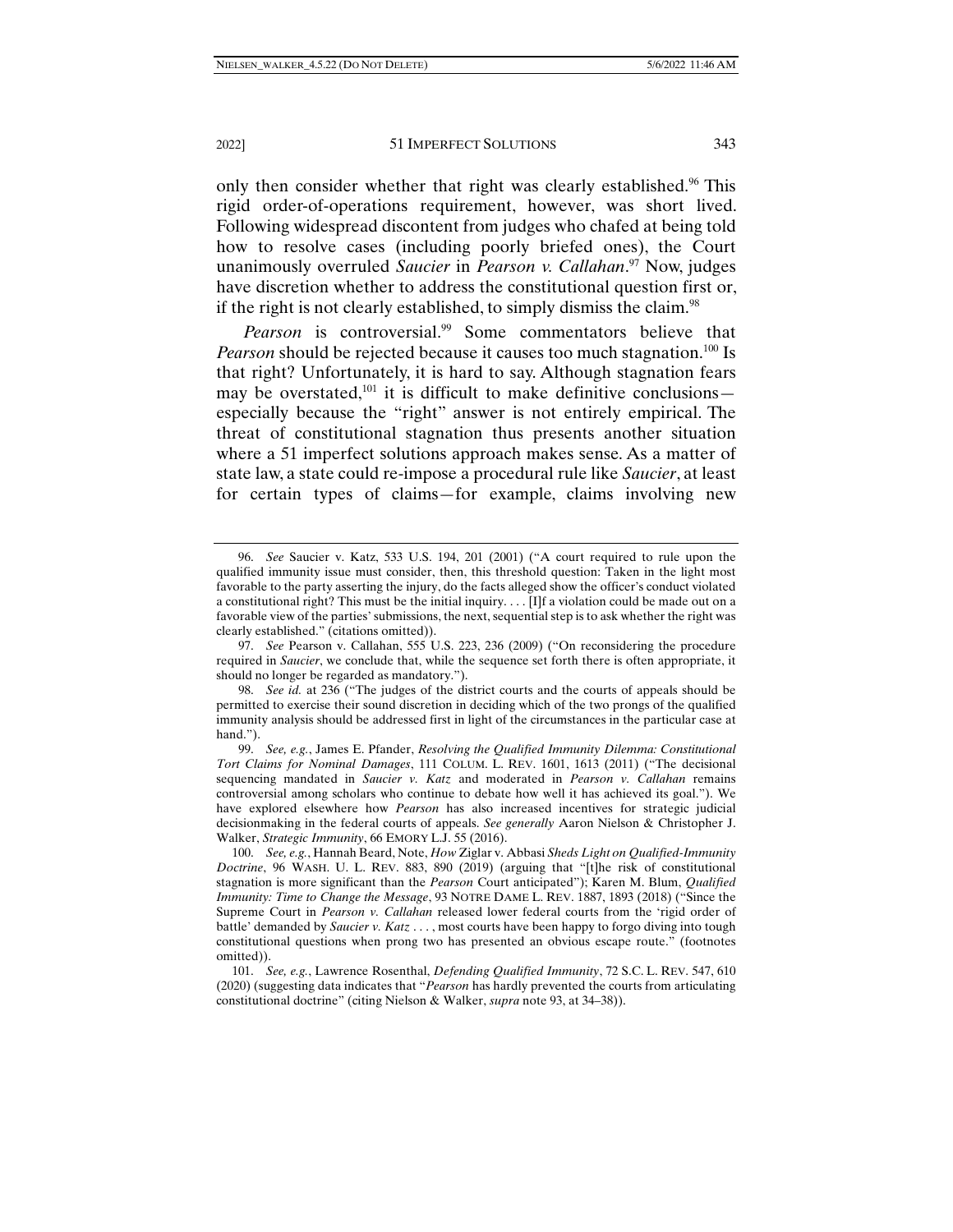technologies or situations where the constitutional question is unlikely to arise often through other means (like the exclusionary rule).<sup>102</sup> Or, at the very least, as we have argued elsewhere, judges could be required to provide reasons for exercising (or not) their *Pearson* decision to reach constitutional questions that are not clearly established by existing precedent.<sup>103</sup>

Some of these reforms could be complete disasters; some could work across the board; and still others could prove to be disasters for some states but effective solutions for others. Our point again is simply that state-led reform is possible. If states can create their own causes of action that mirror Section 1983, with their own potential defenses, then there is no reason why they cannot also create their own anti-stagnation rules.104

#### *C. Appellate Review*

Appellate review is also a place for potential experimentation. In the federal system, when a court rejects a qualified immunity defense, the official can often seek interlocutory appeal rather than having to wait for a final judgment.<sup>105</sup> According to the U.S. Supreme Court, because qualified immunity is "an immunity from suit rather than a mere defense to liability," there is immediate appellate jurisdiction under the collateral order doctrine.<sup>106</sup> Indeed, the Justices have "repeatedly... stressed the importance of resolving immunity

 <sup>102.</sup> From the other direction, a state could decide that other ways to establish rights are adequate, such that where an alleged right is not clearly established, a court should *never* decide whether the right exists—an approach suggested by Justice Kennedy to prevent anomalous appellate situations. *See* Camreta v. Greene, 563 U.S. 692, 727 (2011) (Kennedy, J., dissenting) (arguing that "the Court might find it necessary to reconsider its special permission that the courts of appeals may issue unnecessary merits determinations in qualified immunity cases with binding precedential effect").

 <sup>103.</sup> Nielson & Walker, *supra* note 93, at 52 (arguing for the "middle path" of qualified immunity procedural reform that "the [Supreme] Court should require lower courts—both trial and appellate courts—to give reasons for exercising (or not) their *Pearson* discretion to reach constitutional questions"); *accord* Jack M. Beermann, *Qualified Immunity and Constitutional Avoidance*, 2009 SUP. CT. REV. 139, 175 ("At a minimum, in light of the strong reasons for reaching the constitutional merits, courts should be required to give reasons for not doing so.").

 <sup>104.</sup> Such reforms may require amending state constitutions—a question beyond the scope of this Essay.

 <sup>105.</sup> *See, e.g*., Michael E. Solimine, *Are Interlocutory Qualified Immunity Appeals Lawful?*, 94 NOTRE DAME L. REV. ONLINE 169 (2019) ("[F]or over thirty . . . years, the Court has made clear that denials by district courts of . . . [a qualified immunity] defense are subject to an immediate appeal by the defendant under the 'collateral order doctrine,' despite the interlocutory nature of that trial court decision.").

 <sup>106.</sup> Mitchell v. Forsyth, 472 U.S. 511, 526 (1985) (emphasis removed).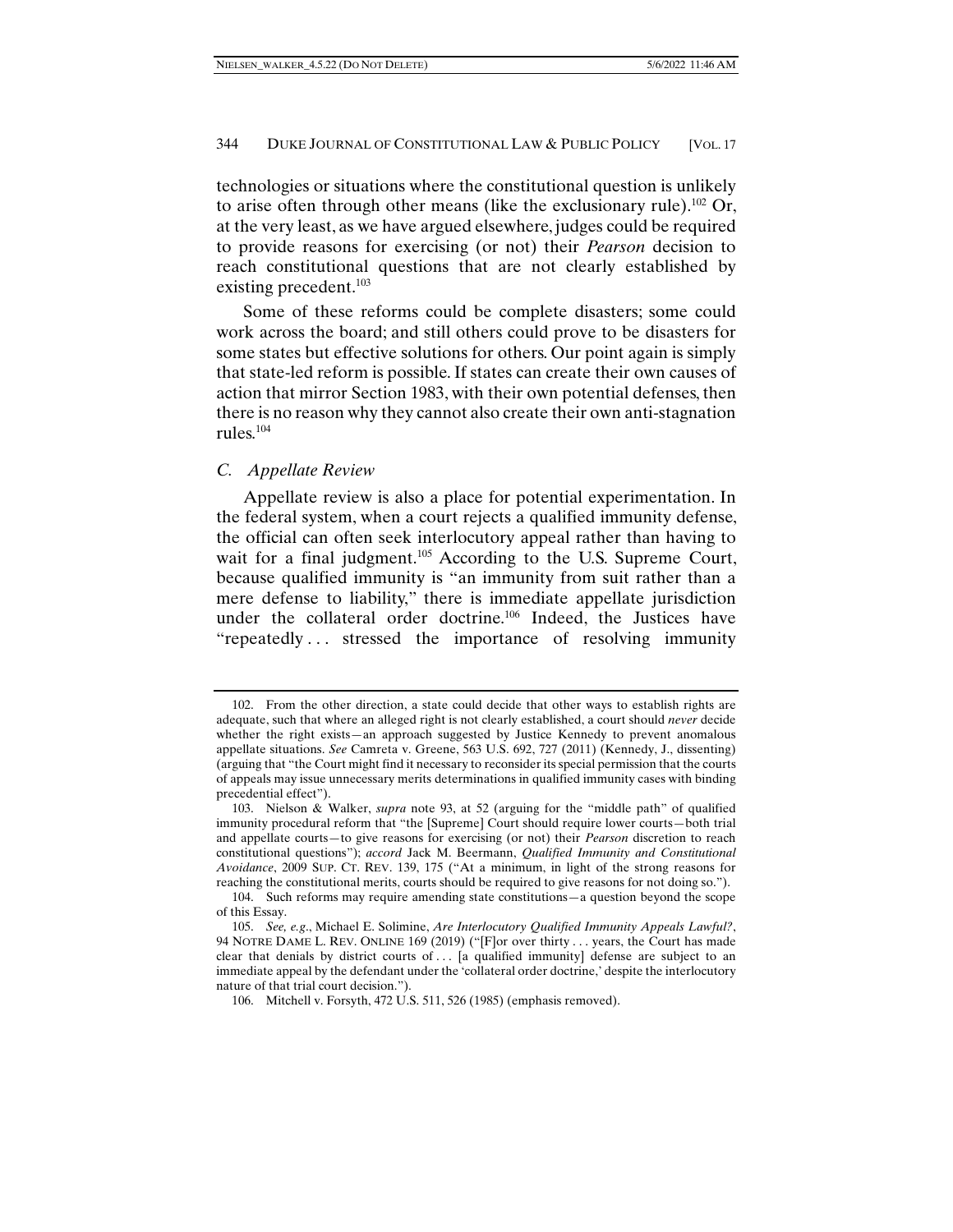questions at the earliest possible stage in litigation."107 Some commentators fear that interlocutory appeals may unduly delay resolution of civil-rights cases<sup>108</sup> and give defendants unfair leverage in settlement discussions.<sup>109</sup>

Once again, accordingly, this is a place where a 51 imperfect solutions approach may be worthwhile. The U.S. Supreme Court has already held that state courts are not required to allow interlocutory appeals in civil-rights cases involving qualified immunity in Section 1983 litigation.110 *A fortiori*, states could do the same when it comes to their own causes of action. Like the other potential legislative reforms discussed above, this appellate review reform illustrates how states in a laboratories-of-democracy fashion are free to experiment with new approaches if they believe the federal approach is suboptimal.

#### V. CONCLUSION

The Supreme Court has explained that "[q]ualified immunity strikes a balance between compensating those who have been injured by official conduct and protecting government's ability to perform its traditional functions."111 The doctrine thus attempts to balance the "vindicat[ion]" of "citizens' constitutional rights" against the goal of

 <sup>107.</sup> Scott v. Harris, 550 U.S. 372, 376, n. 2 (2007) (quoting Hunter v. Bryant, 502 U.S. 224, 227 (1991)).

 <sup>108.</sup> *See, e.g.*, Blum, *supra* note 100, at 1916–17 ("Interlocutory appeals are inefficient, expensive, and often without merit."); Joanna C. Schwartz, *Qualified Immunity's Selection Effects*, 114 NW. U.L. REV. 1101, 1105–06 (2020) ("Qualified immunity motions and interlocutory appeals of qualified immunity denials also result in delays—of months or years—while the motions are pending. These delays can increase the cost of preparing for trial, and can weaken a plaintiff's case if witnesses' recollections of the underlying facts get hazier over time." (footnotes omitted)); Solimine, *supra* note 105, at 175 ("[A]n interlocutory appeal can disrupt trial proceedings and cause delay and increased costs for the litigants.").

 <sup>109.</sup> *See, e.g.*, Eric K. Yamamoto, *Critical Procedure: ADR and the Justices' "Second Wave" Constriction of Court Access and Claim Development*, 70 SMU L. REV. 765, 779 (2017) (asserting the Supreme Court has "also orchestrated a radical transformation of summary judgment standards in qualified immunity civil rights damage cases and significantly expanded interlocutory appellate jurisdiction—markedly expanding defendants' summary adjudication prospects and litigation leverage while eroding plaintiffs' path to trial on the merits (or settlement)" (footnotes omitted)).

 <sup>110.</sup> *See* Johnson v. Fanknell, 520 U.S. 911, 922–23 (1997) ("This respect [for the States] is at its apex when we confront a claim that federal law requires a State to undertake something as fundamental as restructuring the operation of its courts. We therefore cannot agree . . . that § 1983's recognition of the defense of qualified immunity pre-empts a State's consistent application of its neutral procedural rules, even when those rules deny an interlocutory appeal in this context." (footnotes omitted)).

 <sup>111.</sup> Wyatt v. Cole, 504 U.S. 158, 167 (1992).